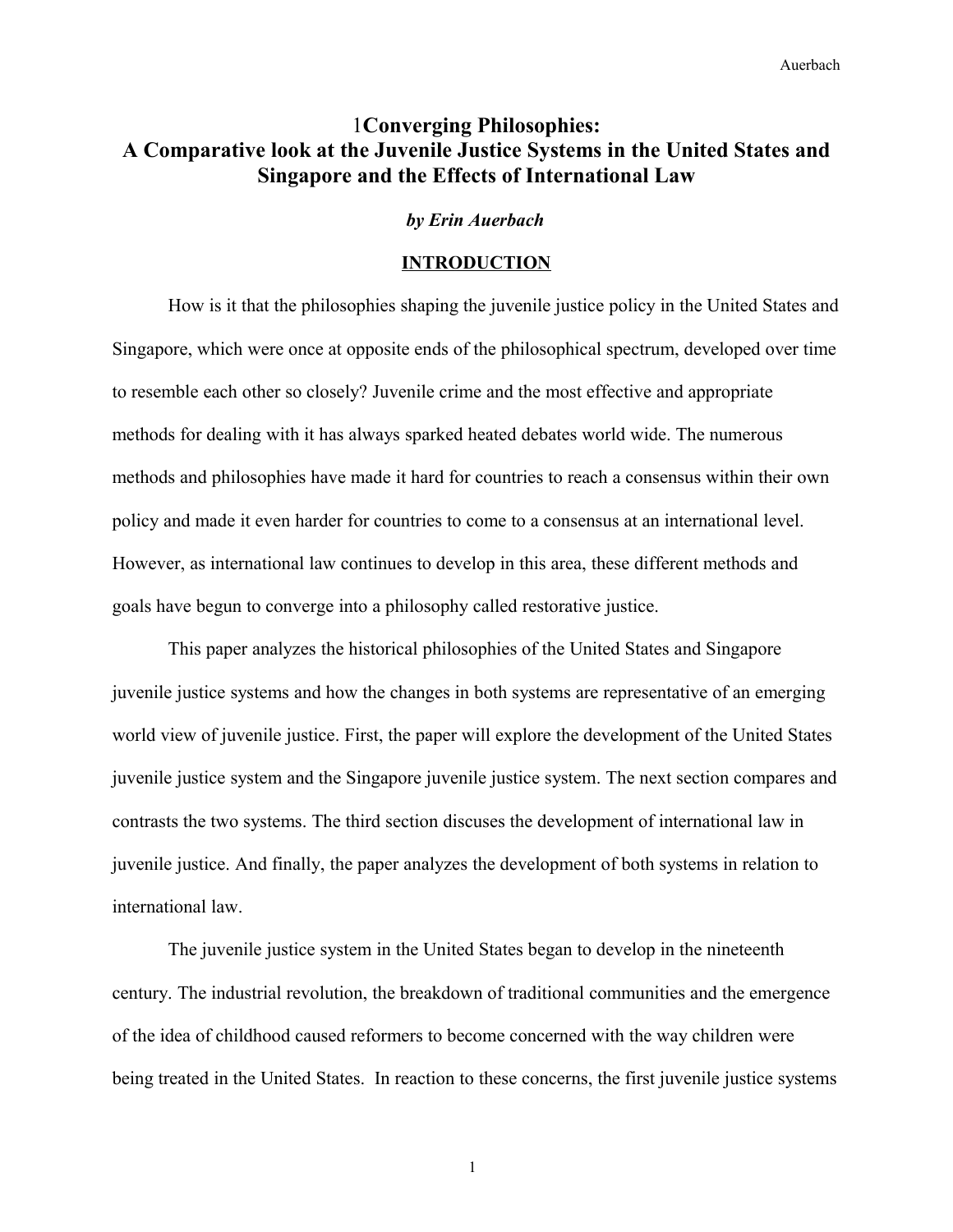were premised on the idea that delinquent children could be reformed and developed with the goal of welfare in mind. Conversely, the juvenile justice system in Singapore reflected the goals of and values of Singapore's traditional penal system. Community welfare trumped individual welfare and policies in Singapore traditionally reflected the goal of general deterrence.

Over time the traditional goals of both countries' juvenile justice systems have changed. The United States adopted numerous policies and laws that reflect a focus on general and individual deterrence. And Singapore publicly adopted a restorative justice philosophy. Singapore's policies, while still maintaining elements of general deterrence, now also reflect a focus on welfare and rehabilitation.

This paper argues that although Singapore and the United States developed their juvenile justice systems with opposite goals and were premised on opposite philosophies, the current systems reflect very similar goals. Currently, juvenile justice policies in both countries reflect a restorative justice approach that is the result of international law and pressures.

Before defining restorative justice it is important to review the philosophies and goals that have traditionally ruled the discourse surrounding juvenile justice reform. Rehabilitation is a philosophy focused on the offender.<sup>[1](#page-34-0)</sup> It is premised on the idea that an offender is somewhat affected by external pressures and therefore the offender can be turned from his or her deviant ways through changing the offender's thinking, goals and values.<sup>[2](#page-34-1)</sup> Reintegration is similar to rehabilitation in that is seeks to change the offender's thinking, goals and values in order to turn the offender into a contributing member of society. Alternatively, the philosophies of deterrence and retribution focus on the offense.<sup>[3](#page-34-2)</sup> Deterrence has two components: individual deterrence and general deterrence. Individual deterrence is the goal of preventing an individual from reoffending. General deterrence is the goal of preventing others from committing similar acts by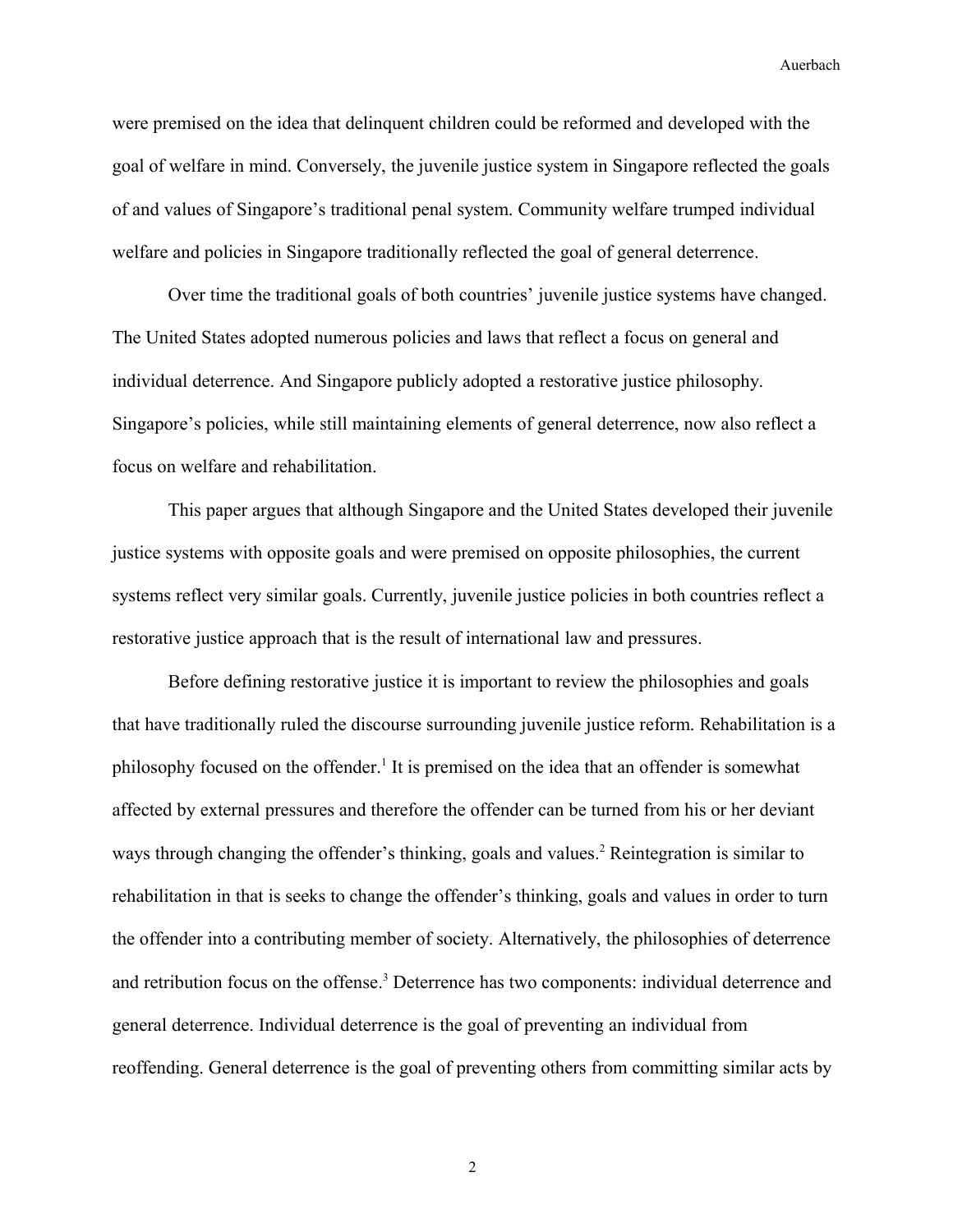"the imposition of harsher penalties on an individual."[4](#page-34-3) Retribution is the idea that the offender owes the community or victim for their offense and that a crime deserves a proportionate punishment.<sup>[5](#page-34-4)</sup>

Two other, sometimes conflicting philosophies are welfare and punishment. Policies that support welfare are generally concerned with the way an individual is treated within a justice system. Policies that support punishment are generally concerned not with the offender but with the offense and protecting the community.<sup>[6](#page-34-5)</sup> Restorative justice seeks to harmonize these philosophies in a way that benefits an offender, the victim and the community.

#### **DISCUSSION**

## **I. THE JUVENILE JUSTICE SYSTEM IN THE UNITED STATES**

#### **A. Setting the Stage**

Until the end of the nineteenth century, children accused of committing criminal acts in the United States were, for the most part, treated no different from accused adults.<sup>[7](#page-34-6)</sup> Once it was determined that the accused child had the requisite mental capacity to commit the crime, the child was housed in an adult jail or prison and adjudicated in the adult system.<sup>[8](#page-34-7)</sup> A determination of a child's mental capacity was governed by the common law.<sup>[9](#page-34-8)</sup> Under the common law, a child under seven was presumed to lack the mental capacity to commit a crime. For children between the age of seven and fourteen there was a rebuttable presumption of incapacity and for children fourteen and older, there was a presumption that the child possessed the requisite mental capacity to commit a crime.<sup>[10](#page-34-9)</sup>

The industrialization of America and increased immigration during the nineteenth century produced "urban incidents such as overcrowding and disruption of traditional family patterns" leading juvenile reformers to criticize the legal and economic abuses of children that resulted.<sup>[11](#page-34-10)</sup>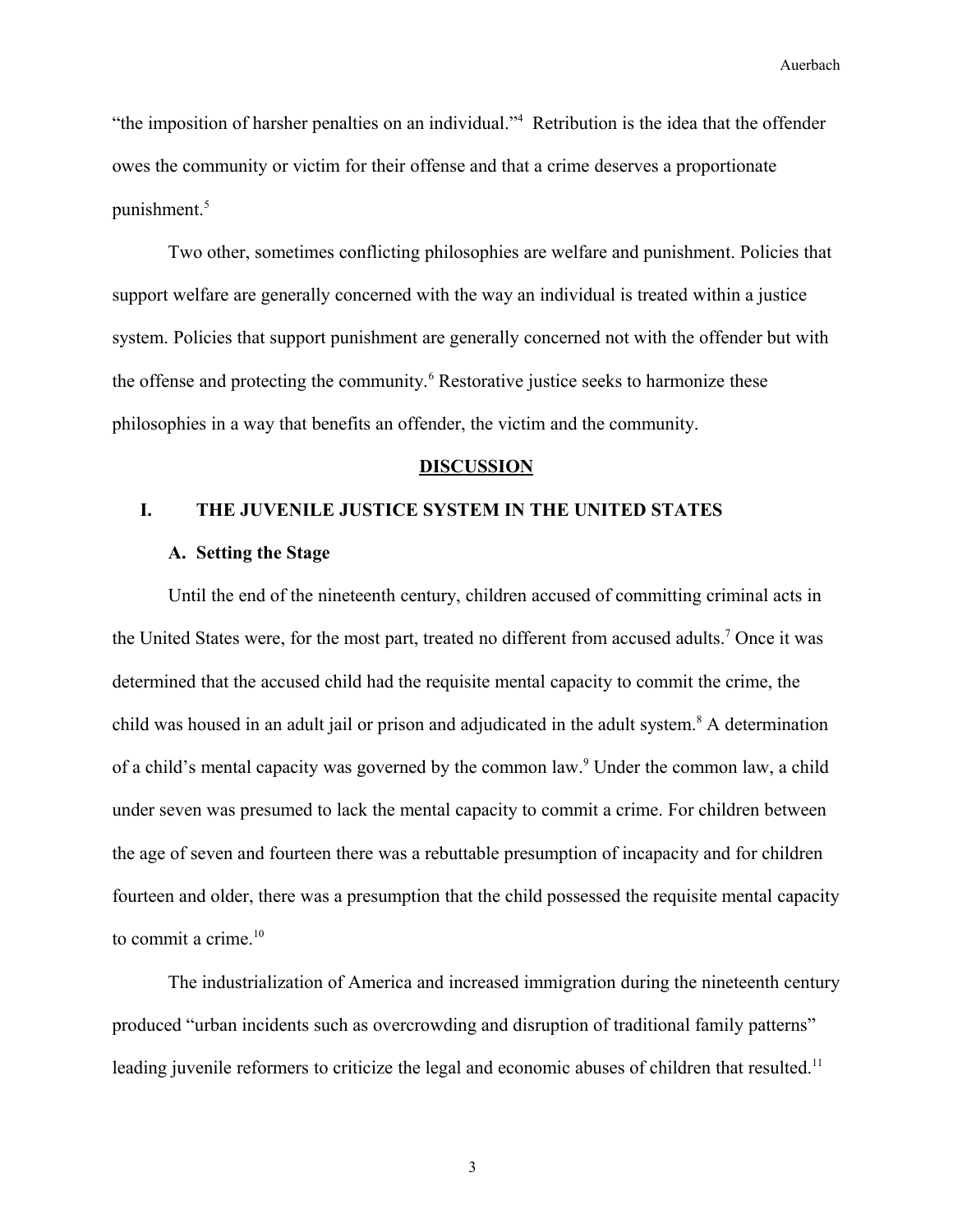Reformers during the era, commonly referred to as the era of the Child Savers (1850-1890), focused on issues of juvenile justice and child welfare setting the stage for the development of juvenile justice systems.[12](#page-34-11) Juvenile justice reformers

focused on social control using institutional 'asylums' that separated children from adults, removed them from urban environments and attempted to inculcate values and habits, especially about work. Child welfare [reformers], however, focused on family strategies such as home placement. This meant the removal of some children from urban poverty to rural homes, but settlement houses provided less disruptive and more integrative educational and community strategies.<sup>[13](#page-34-12)</sup>

Towards the end of the nineteenth century these strategies began to morph into formal policy.

## **B. Beginnings of a System –Rehabilitation over Punishment**

Separate courts for juveniles or special procedures for dealing with youthful offenders did not exist under the common law. Nor does the Constitution recognize a right to be protected or treated differently as a juvenile. Accordingly, any right to be treated as a juvenile as separate from adult offenders is one provided by statute.[14](#page-29-0) The first such statute was passed in Illinois in 1899. The statute, titled Juvenile Court Act, created a special court for neglected, dependent and delinquent children under the age of 16.[15](#page-30-0) The Act was promulgated on the "conviction that rehabilitation, not punishment, would best serve the interests of the child, the family, and the state."<sup>[16](#page-30-1)</sup> The main objective of the Act was to minimize the stigma associated with criminality for youths tried in the juvenile court. Accordingly, some of the Act's main provisions required the confidentiality of juvenile court records, physical separation of incarcerated juveniles and adults and the prohibition of detaining children under the age of twelve.<sup>[17](#page-30-2)</sup>

The philosophy of promoting rehabilitation over punishment and protection against a criminal stigmatization was promoted in other parts of the country as well. In fact, the philosophy and "much of the intimate, protective and informal character of [juvenile court]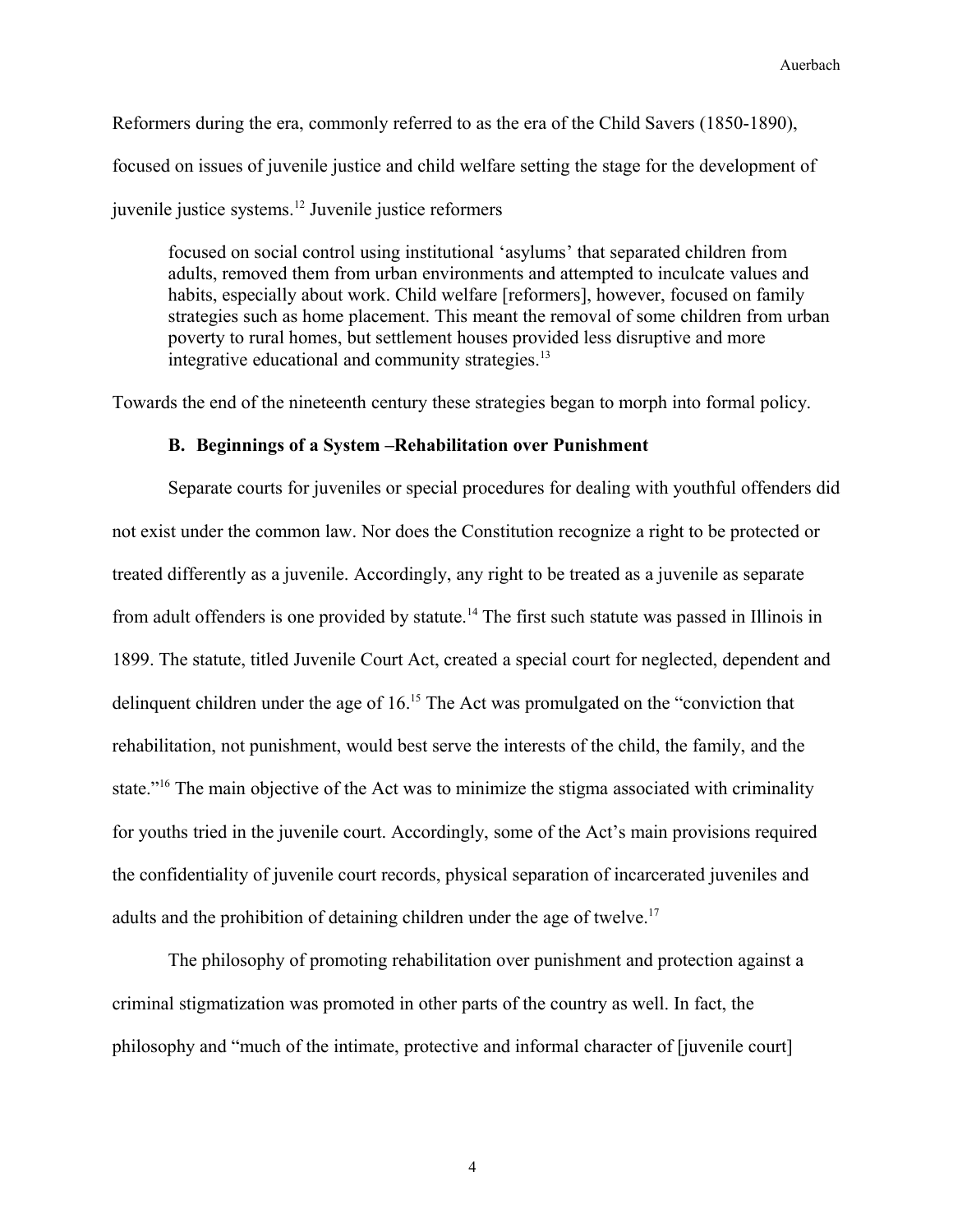proceedings is due to the philosophy and approach of Judge Ben Lindsey, appointed to the

Denver bench in 1901."[18](#page-30-3)

In Judge Lindsey's courtroom, formal rules of procedure and evidence were discarded. Lindsey sought to counsel the children before him, committed to his role as a therapeutic agent for these children. His philosophy was wholeheartedly endorsed by other juvenile court judges of the time, including Judge Julian Mack of Chicago, who declared that what must be determined by the juvenile court judge is not whether "this boy or girl committed a specific wrong . . . but what had best be done in his interest and in the interest of the state to save him from a downward career.<sup>[19](#page-30-4)</sup>

The idea of juvenile courts quickly caught on and by 1925, all but two states had passed legislation to create a juvenile court.<sup>[20](#page-30-5)</sup> While there was, and still remains, variation among the states regarding the defined age of a juvenile, the jurisdiction and structure of juvenile courts and the circumstances under which a juvenile may be tried as an adult, most, if not all United States courts adopted the philosophy of rehabilitation. The philosophy is reaffirmed in most purpose clauses of state's juvenile codes, in language which echoes that of the 1899 Illinois Act.<sup>[21](#page-30-6)</sup> The Supreme Court reaffirmed this goal and the rationales behind it in the *McKeiver v. Pennsylvania*  $decision<sup>22</sup>$  $decision<sup>22</sup>$  $decision<sup>22</sup>$ :

Reprehensible acts by juveniles are not deemed the consequence of mature and malevolent choice but of environmental pressures (or lack of them) or other forces beyond their control. Hence the state legislative judgment not to stigmatize the juvenile delinquent by brandishing him a criminal; his conduct is not deemed so blameworthy that punishment is required to deter him or others.<sup>[23](#page-30-8)</sup>

Reflecting the system's goals of rehabilitation, "[a]n entirely new set of definitions and labels . . . developed to signify the novelty of this approach."<sup>[24](#page-30-9)</sup> Rather than committing crimes, juveniles engaged in delinquent behavior.<sup>[25](#page-30-10)</sup> Because of a child's status as a juvenile, they were not charged with committing crimes, they were charged with status offenses.<sup>[26](#page-30-11)</sup> If found guilty of committing a status offense, juveniles were not convicted, they were adjudicated.<sup>[27](#page-30-12)</sup> Sentencing in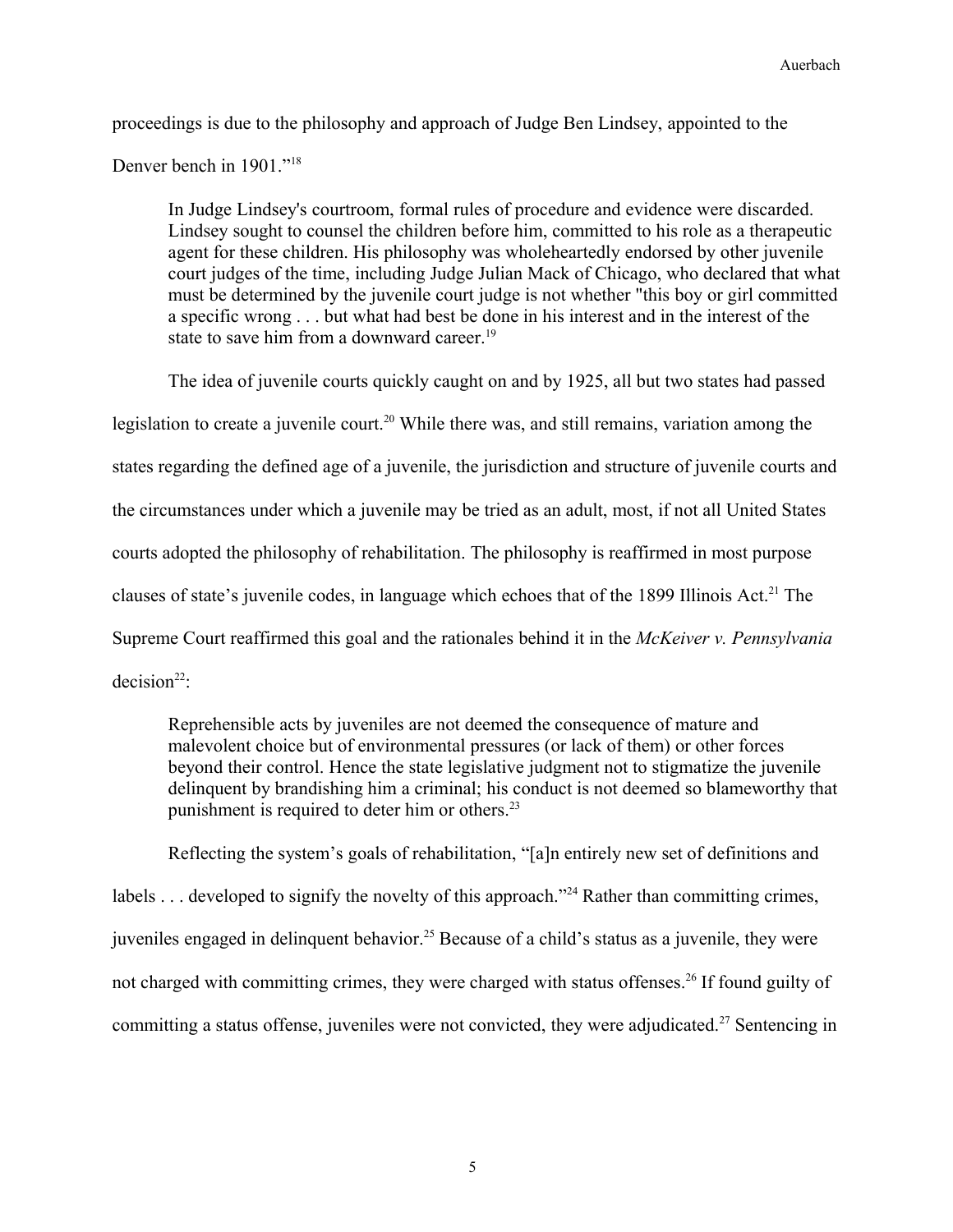a juvenile system was referred to as a dispositional hearing and rather than being sent to prison, juveniles were committed to youth camps or training schools.<sup>[28](#page-30-13)</sup>

While separate courts and the rehabilitative philosophy improved the situation for young offenders, offenders in juvenile systems were not provided the same constitutional protections as offenders in adult systems. Consequently, juvenile courts came under scrutiny in the late  $1960s.<sup>29</sup>$  $1960s.<sup>29</sup>$  $1960s.<sup>29</sup>$ 

Lack of training on behalf of both lawyers and judges, the wide discretion given to most judges and in informal nature of the proceedings resulted in numerous Supreme Court decisions which defined juvenile's rights under the Due Process Clause of the Fourteenth Amendment.<sup>[30](#page-30-15)</sup> These decisions include: "*Kent v. United States*, 383 U.S. 541 (1966) (holding that youth transferred to adult courts were entitled to a hearing, meaningful representation by counsel, and a statement of reasons for the transfer); *In re Gault*, 387 U.S. 1 (1967) (holding that a youth subject to delinquency proceedings has the right to notice and an opportunity to be heard, to counsel, to cross-examine witnesses, and the right against self-incrimination); *In re Winship*, 397 U.S. 358 (1970) (holding that a state must prove a youth guilty of charges beyond a reasonable doubt); and *Breed v. Jones*, 421 U.S. 519 (1975) (holding that the double jeopardy clause prohibits states from transferring a youth to adult court after finding him delinquent)"<sup>[31](#page-30-16)</sup>; *McKeiver v. Pennsylvania*, 403 U.S. 528 (holding that youth are not entitled to jury trials in juvenile court).

### **C. Current Trends – Changing Goals**

In the 1980s, in response to what the public perceived as an increase in serious juvenile crime, juvenile justice policy and legislation turned away from its rehabilitative roots and began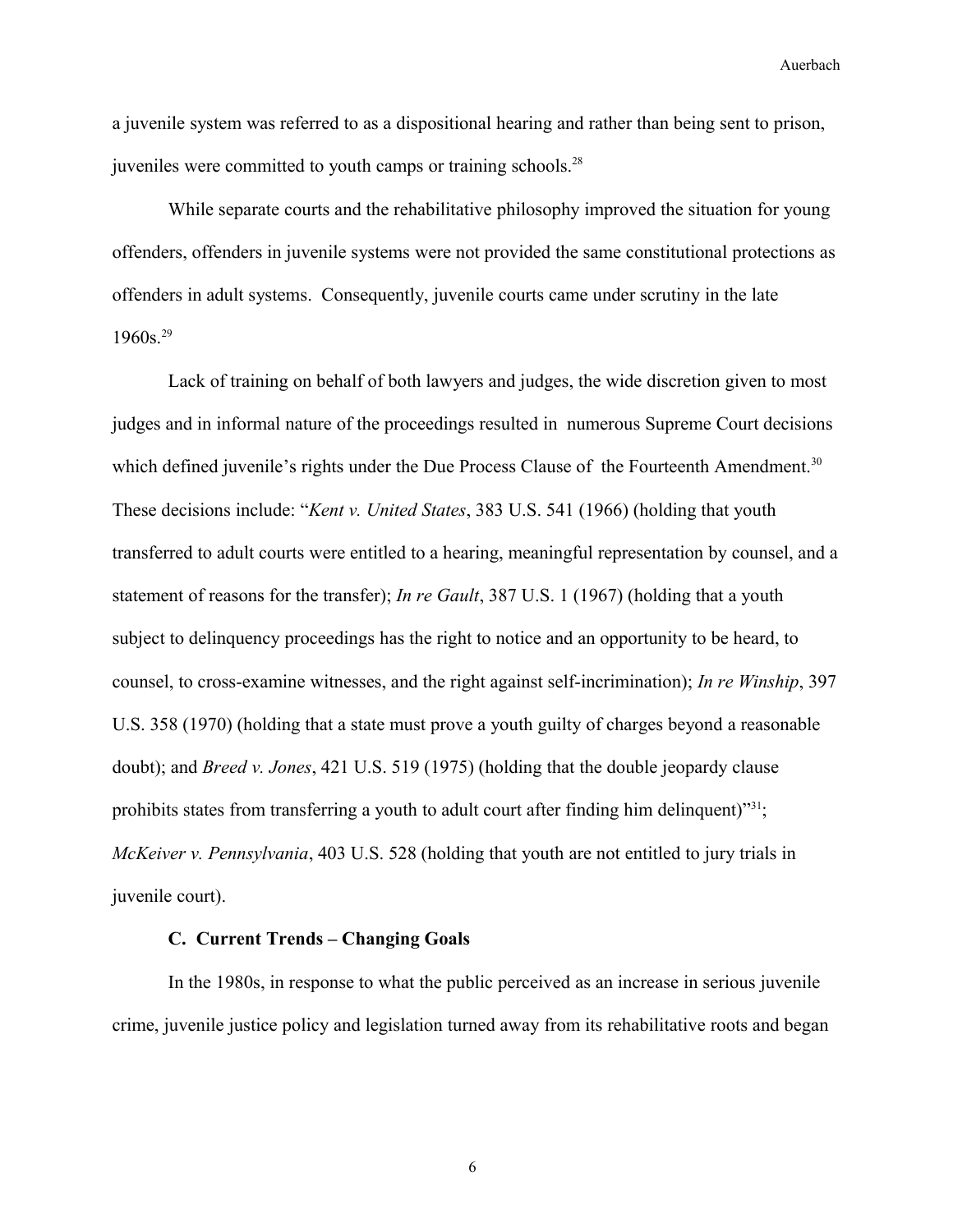to focus more on punishment and deterrence.<sup>[32](#page-30-17)</sup> The United Sates saw the passage of numerous "get tough laws," designed to "impose harsher or more certain punishments on juveniles."<sup>[33](#page-30-18)</sup>

Between 1992 and 1997 45 states made amendments to their transfer provisions to make it easier to transfer juvenile offenders from the juvenile justice system to the criminal justice system. 31 states gave criminal and juvenile courts expanded sentencing power that generally increased the availability of adult custodial sentences, and 47 states removed traditional juvenile court confidentiality provisions making records and proceedings more open.<sup>[34](#page-30-19)</sup>

As a balance to the punishment heavy policy of the 1980 and 1990s, another change in policy is beginning to occur. Researchers are beginning to examine alternative treatment for juvenile offenders that incorporates both punishment and rehabilitation by looking at prevention and reintegration.<sup>[35](#page-30-20)</sup>

## **D. Specifics of the Juvenile Delinquency Act and State Legislation**

Along with state juvenile systems, a federal juvenile justice system was also created. The federal system is governed by the Juvenile Delinquency  $Act<sup>36</sup>$  $Act<sup>36</sup>$  $Act<sup>36</sup>$  and was adopted under the same rationales and philosophies as the state systems; separation of juveniles and adults, minimization of stigmatization, and encouragement of treatment and rehabilitation.<sup>[37](#page-30-22)</sup> While the federal and state systems are similar, the specifics of the legislation often differ. The following sections demonstrate a general overview of how juveniles are defined in the United States at both the federal and state level, how juvenile courts are set up, and how the current federal and state legislation provides for the transfer of juveniles to the adult system.

## **1. Juvenile Defined**

Under the Juvenile Delinquency Act, a juvenile is a person under the age of eighteen. "A juvenile delinquent is a person under the age of eighteen who commits an act, if committed by an adult would be a crime."[38](#page-30-23) However, as long as the act was committed prior to the offender's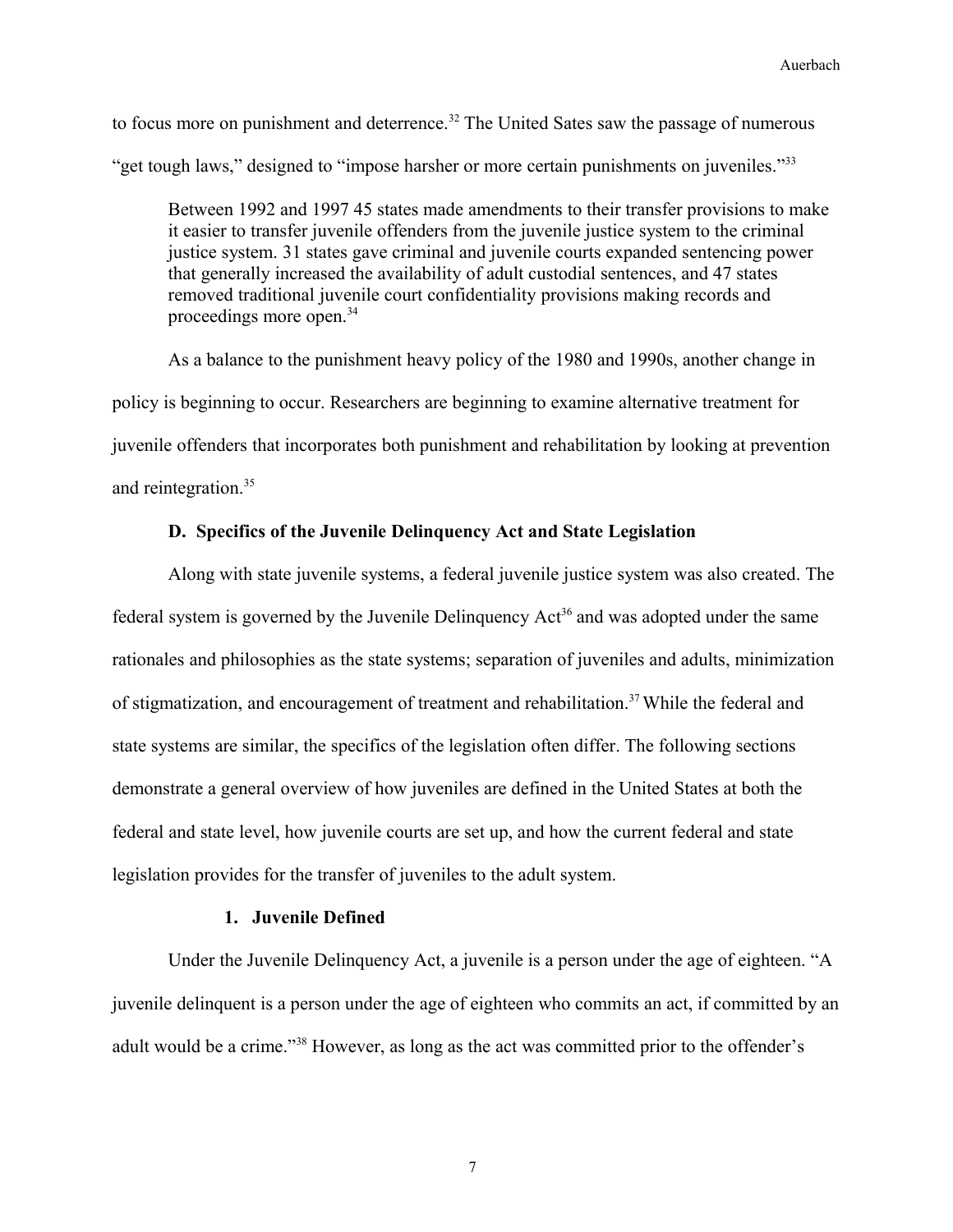eighteenth birthday, the juvenile court retains jurisdiction for the purpose of adjudicatory proceedings and dispositions until the offender is twenty-one.<sup>[39](#page-30-24)</sup>

Under state laws, the definition of a juvenile differs from state to state but the general cutoff is seventeen.<sup>[40](#page-30-25)</sup> Similar to federal legislation, state legislation usually provides that a juvenile delinquent is a person of the stated age that commits act, if committed by an adult would be a crime. Additionally, "[i]t is not unusual for any state to use numerous age cutoffs within its own juvenile code, depending upon the type of delinquent activity involved."[41](#page-30-26) For example, state code may provide that juvenile courts have jurisdiction over persons age seventeen and under. However, the state code may also provide that persons ages fourteen and older are excluded from juvenile court if they are accused of committing a particular offense (for example, murder). $42$ 

### **2. Juvenile Court Defined**

Under the Juvenile Delinquency Act, "any United States District Court may convene itself as a juvenile court."[43](#page-30-28) Under state law, the juvenile court is generally a branch of the state circuit court or district court. Depending on the system, one or more judge may be specifically designated as juvenile judges. In other systems a judge may take on juvenile cases along with other duties. Some systems provide for separate and permanent juvenile courts.<sup>[44](#page-30-29)</sup>

Generally, along with a judge, a juvenile court will also consist of juvenile officers, attorneys who represent the interests of the court, and various support personnel.<sup>[45](#page-30-30)</sup> "The majority" of states now require that both juvenile court judges and all subordinate hearing officers be licensed attorneys, though some states have only recently halted the practice of using nonlawyer juvenile court judges."[46](#page-30-31)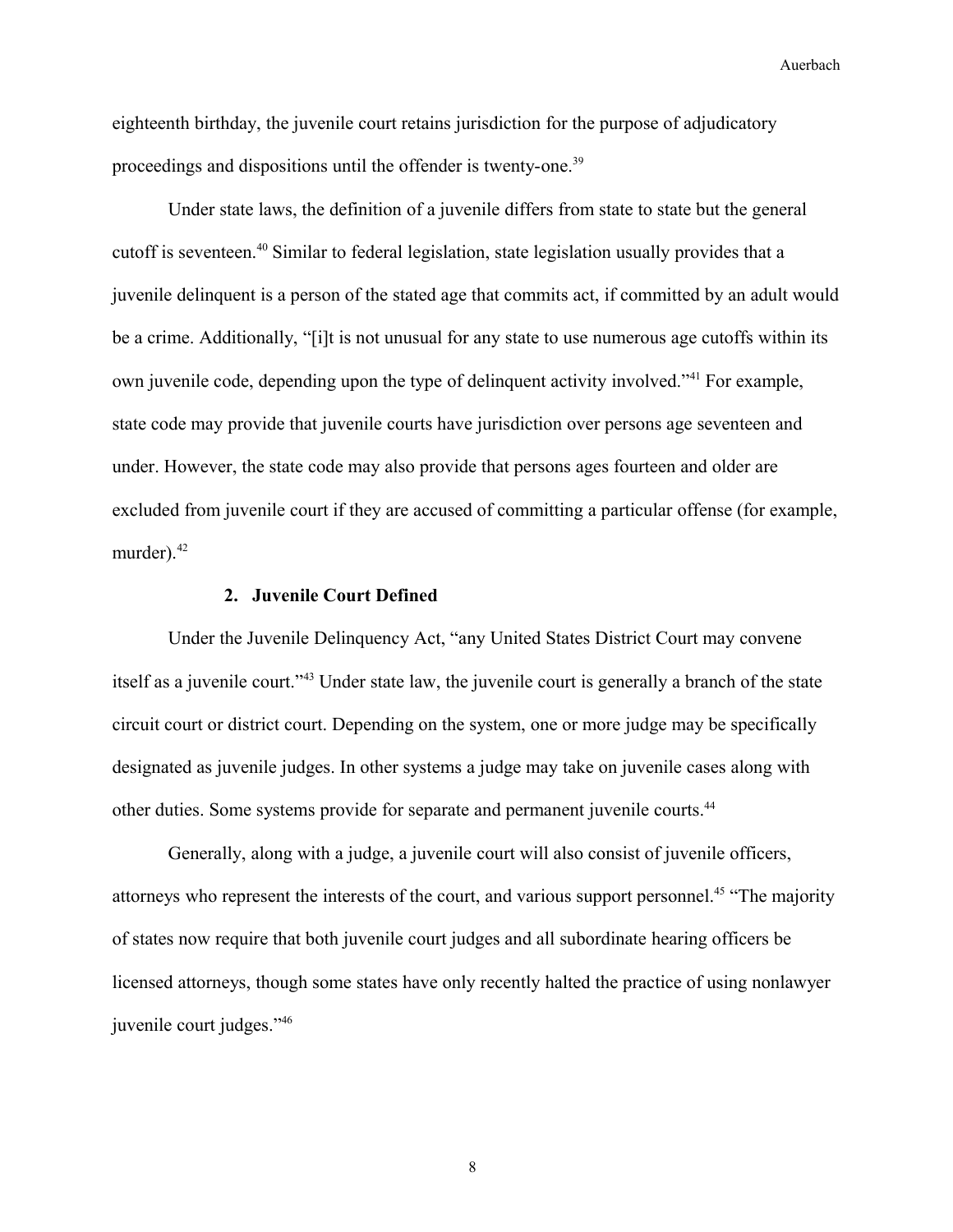### **3. Transfer of Juveniles to the Adult System**

Under the Juvenile Delinquency Act, a juvenile in the federal system will be tried in juvenile court unless transferred to the adult system.<sup>[47](#page-30-32)</sup> Depending on the offense the juvenile is charged with committing and whether or not a firearm was used in the act, children as young as thirteen can be transferred to the adult system if it is found that the transfer would be in the interest of justice.<sup>[48](#page-30-33)</sup> Some factors a court is required by statute to consider include, age, background, prior record, response to past treatment, maturity, role in the crime, and availability of programs to treat the behavior.<sup>[49](#page-30-34)</sup>

Some state's have similar legislation requiring a hearing and affirmative determination that a juvenile be transferred in order for an adult court to gain jurisdiction. Other states however have statutes that provide for an automatic transfer if a juvenile is charged with a particular offense.<sup>[50](#page-30-35)</sup>

## **II. THE JUVENILE JUSTICE SYSTEM IN SINGAPORE**

#### **A. Historical Background**

**"**The republic of Singapore is a small island state . . . located about 85 miles north of the equator, at the southern tip of the Malay Peninsula in Southeast Asia."[51](#page-30-36) Singapore has a population of 3.9 million which is made up of mostly Chinese, Malays and Indians.<sup>[52](#page-30-37)</sup> Singapore has four official languages, including English, and about half the population speaks two or more languages. Singapore is a secular state, the population is mainly Buddhist, Taoist, Muslim, Christian and Hindu.<sup>[53](#page-30-38)</sup>

Singapore was founded in 1819 by Sir Stamford Raffles of the British East India Company and remained under the Company's control until 1858, when is became a part of British India. During World War II it was governed by the Japanese and after the war, Singapore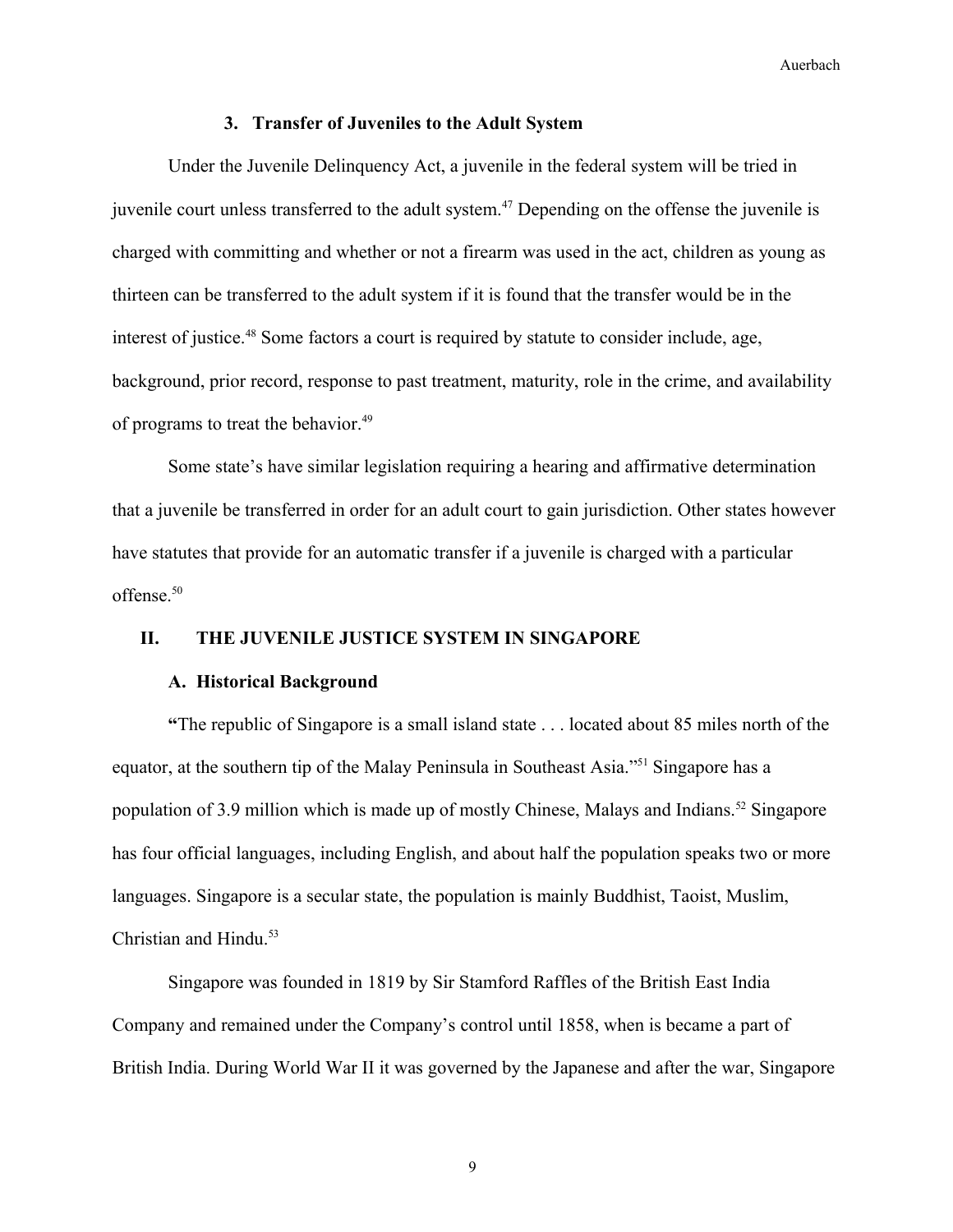became a British Colony. In 1963 Singapore joined Malaya forming the Federation of Malaysia and in 1965 Singapore became an independent and sovereign republic.<sup>[54](#page-30-39)</sup>

"Singapore has a parliamentary system of government."[55](#page-30-40) Like the United States Constitution, the Singapore Constitution provides for three branches of government: the executive, legislative, and judiciary.<sup>[56](#page-30-41)</sup> The judicial system has two tiers, the Supreme Court, or High Court and the subordinate courts. The subordinate courts include district courts, magistrate courts, the coroner's court, small-claims tribunal and the juvenile court.<sup>[57](#page-30-42)</sup>

"[I]n theory the Common Law was received by Singapore [in 1826], but the extent and degree of this reception is unclear."[58](#page-31-0) Generally, Singapore's substantive law reflects British law and "as changes are made in England and Australia, these reforms and amendments find their way into Singapore's legal system."[59](#page-31-1)

Singapore's religious and cultural diversity have had a significant effect on Singapore's laws and policies. $60$  When the Country gained it independence in 1965,

the government began focusing on uniting its ethnically divided population. In order to maintain solidarity among various ethic groups, government implemented the rigid paternalistic policies which remain in force today. As a result of early problems with conflicting cultural groups, national sovereignty and cohesion became important priorities that remain ingrained in Singapore's political policies.<sup>[61](#page-31-3)</sup>

Accordingly, Singapore's laws reflect a deep national regard for history and tradition and like many other Asian countries, policies reflect a reluctance to interfere in domestic affairs.<sup>[62](#page-31-4)</sup>

### **B. Juvenile Justice in Singapore – Philosophy of General Deterrence**

Singapore law first reflected the recognition that children and adults should be treated differently within the penal system was in 1949 with the passage of the Children and Young

Persons Ordinance.<sup>[63](#page-31-5)</sup> The Ordinance read,

Every court in dealing with a child or young person who is brought before it . . . shall have regard to the welfare of the child or young person and shall in a proper case take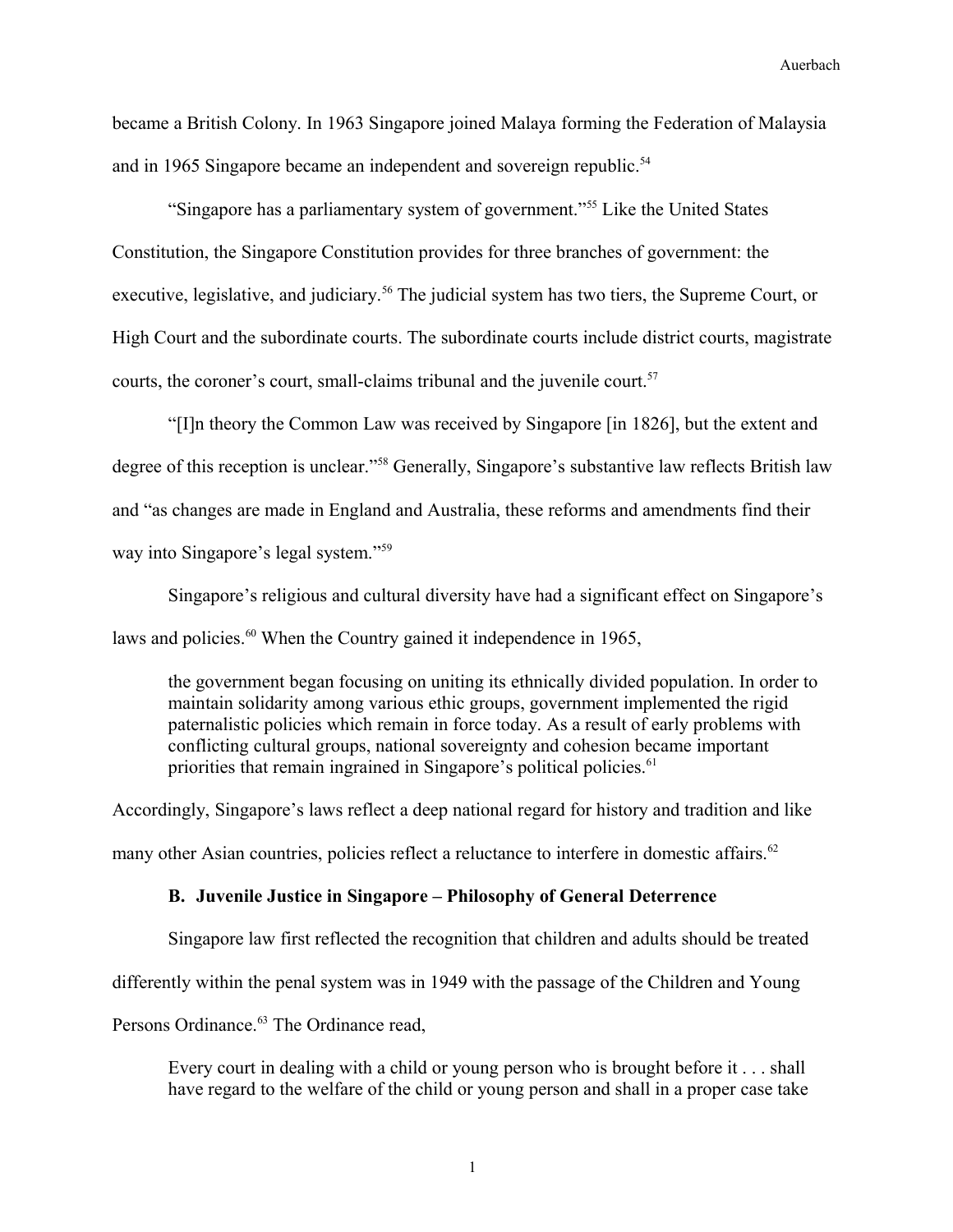steps for removing him from undesirable surroundings, and for securing that proper provision is made for his education and training.<sup>[64](#page-31-6)</sup>

This ordinance was subsequently reproduced in the Children and Young Persons Act of 1970.<sup>[65](#page-31-7)</sup> The Children and Young Persons Act, which is the main legislation providing for and regulating the juvenile justice system in Singapore, attempts to reconcile punishment and child welfare. <sup>[66](#page-31-8)</sup> The Act was "revised in 1993, incorporating enhanced penalties for child abuse. It was further amended in 2001 to widen the options for rehabilitating young offenders. The recent amendments provide greater protection and enhance the well-being of Children and Young Persons who are neglected, abused or destitute and those who are placed in residential institutions."[67](#page-31-9)

While the Children and Young Persons Act clearly establishes a basis for considering a juvenile's welfare, "the overall dominance of general deterrence as a penal philosophy in the criminal justice system affected judicial attitudes toward young offenders" well into the 1990s.<sup>[68](#page-31-10)</sup> One example of how general deterrence guided judicial philosophy can be seen in the 1994 case of Michael Fay. Fay was an American teenager convicted of vandalism and sentenced to two months imprisonment and six strokes of the cane. Although at eighteen, Fay was too old to come under the jurisdiction of the Children and Young Persons Act, he did fall under the Probation Offenders Act because he was under twenty-one.<sup>[69](#page-31-11)</sup> The Act provided that persons under the age of twenty-one and who had no prior convictions could be given probation where the minimum sentence is otherwise, imprisonment, a fine or caning.

The High Court did not doubt that the legislative intent behind the [provision of the Probation Offenders Act] was to promote the rehabilitation of young first time offenders but stated that the provision also required the weighing in the balance wider concerns of society. It was satisfied on the facts of the case and taking into account the need to secure the interests of the general public, the sentence of imprisonment and caning was fully justified.<sup>[70](#page-31-12)</sup>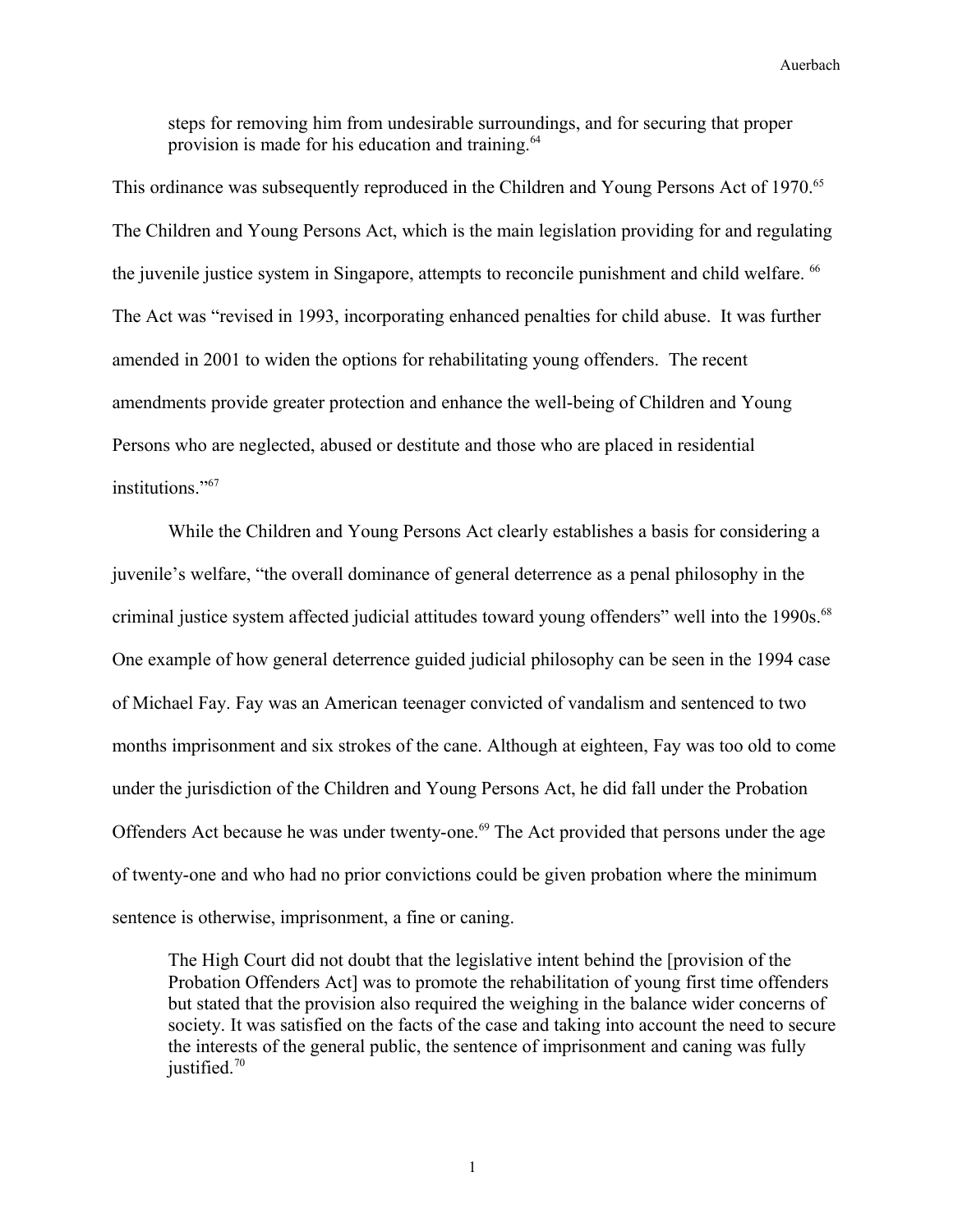While general deterrence continues to be one of the goals of the Singapore's juvenile justice system, Singapore formally adopted a restorative justice philosophy in 1995.<sup>[71](#page-31-13)</sup> The philosophy behind restorative justice is to balance the competing interest of deterrence and child welfare with the goal of reintegrating delinquent youth back into society.<sup>[72](#page-31-14)</sup> Deterrence, rehabilitation, and restoration all factor into Singapore's restorative justice philosophy which seeks to protect the accused as well as the victim.<sup>[73](#page-31-15)</sup>

The Singapore government is concerned that juvenile delinquency (which has been on the rise in Singapore since 1980 [74](#page-31-16)) is systematic of "more serious family problems" and accordingly, the family and the community have an enhanced role in the juvenile justice system.<sup>[75](#page-31-17)</sup>

Family and community involvement are essential components of the rehabilitation process and the reintegration of children into society. Parents participate in orientation programmes, counselling sessions, workshops, group sessions and parent-support groups, regardless of whether the juvenile is placed in a community-based or residential programme. The Government works closely with civic and grass-roots organizations, voluntary welfare organizations, individual volunteers, schools and employers to develop a network of services to supplement and support the rehabilitation process and to provide a continuum of services and programmes.<sup>[76](#page-31-18)</sup>

Singapore's philosophy of the treatment of juveniles favors community based programs over institutionalization, which is considered a last resort.<sup>[77](#page-31-19)</sup>

## **C. Juvenile Rights Under the Law**

Many if not most of the same rights and guarantees provided to adults in the penal system by Singapore's Constitution also apply to juveniles regardless of age.<sup>[78](#page-31-20)</sup> The Constitution prohibits convictions based on retroactive laws and multiple trials for the same offense.<sup>[79](#page-31-21)</sup> The Constitution provides the right of the accused to be informed of the charged against him.<sup>[80](#page-31-22)</sup> In Singapore's criminal law system, the government has discretion over the decision to bring charges.[81](#page-31-23) In all criminal trials there is a presumption of innocence and the government has the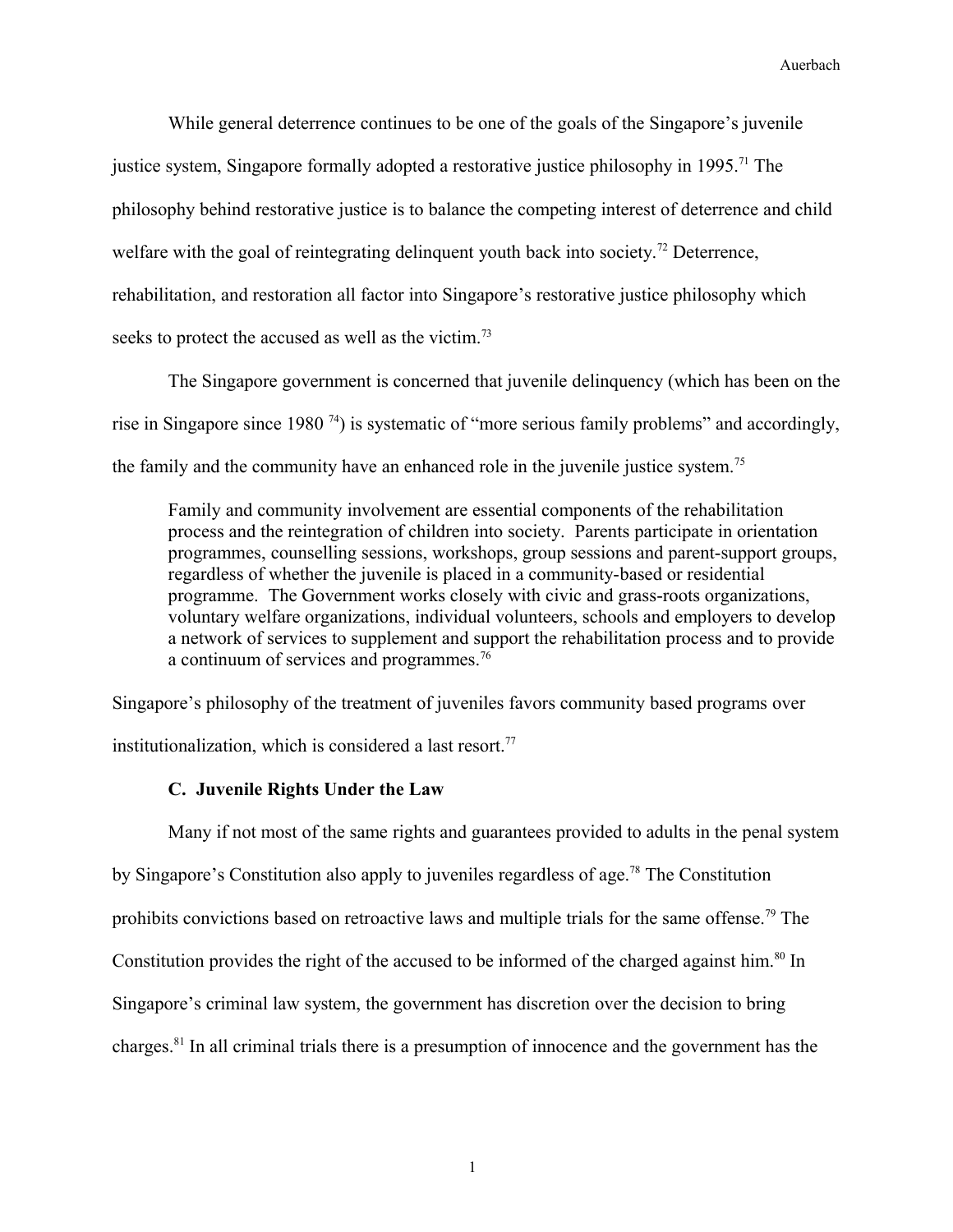burden of proof.<sup>[82](#page-31-24)</sup> Additionally the accused (including an accused juvenile) is "free to engage any counsel of his/her choice to challenge the legality of the deprivation of liberty by a court."<sup>[83](#page-31-25)</sup>

In regards to juveniles specifically, the Children and Young Persons Act provides restrictions on media coverage of juvenile trials.<sup>[84](#page-31-26)</sup> The identity of the accused juvenile is not to be revealed "unless the Juvenile Court or the Minister for Community Development and Sports is of the view that such restrictions should be lifted in the interest of justice."[85](#page-31-27) Additionally strict timelines are adhered to in regards to the investigation, prosecution and sentencing of youthful offenders.[86](#page-31-28)

## **D. The Children and Young Persons Act – Specifics**

The minimum age of criminal liability in Singapore is seven years old.<sup>[87](#page-31-29)</sup> However, the criminal penal code provides that a child between the age of seven and twelve who "has not attained sufficient maturity of understanding to judge the nature and consequences of his conduct" will not be held liable.<sup>[88](#page-31-30)</sup> The Children and Young Persons Act defines a child as a person below the age of fourteen and a young person as a person between the ages of fourteen and sixteen.<sup>[89](#page-31-31)</sup> A juvenile is defined as any person between the ages of seven and sixteen, however, Singapore common law provides that the age of majority is twenty-one.<sup>[90](#page-31-32)</sup>

Under the Act, the words conviction and sentence are not to be used in relation to juveniles dealt with in the juvenile court.<sup>[91](#page-31-33)</sup> Instead, the language to be used is "found guilty of an offense" or some variation thereof.[92](#page-31-34) The Children and Young Persons Act provides that the juvenile court has jurisdiction over all juveniles charged with an offense with the exception of offenses triable by the High Court.<sup>[93](#page-31-35)</sup> However, a juvenile charged with such offense could be transferred to the jurisdiction of the juvenile court if the prosecutor successfully applies to do so and the juvenile or the juvenile's representative consents.<sup>[94](#page-31-36)</sup>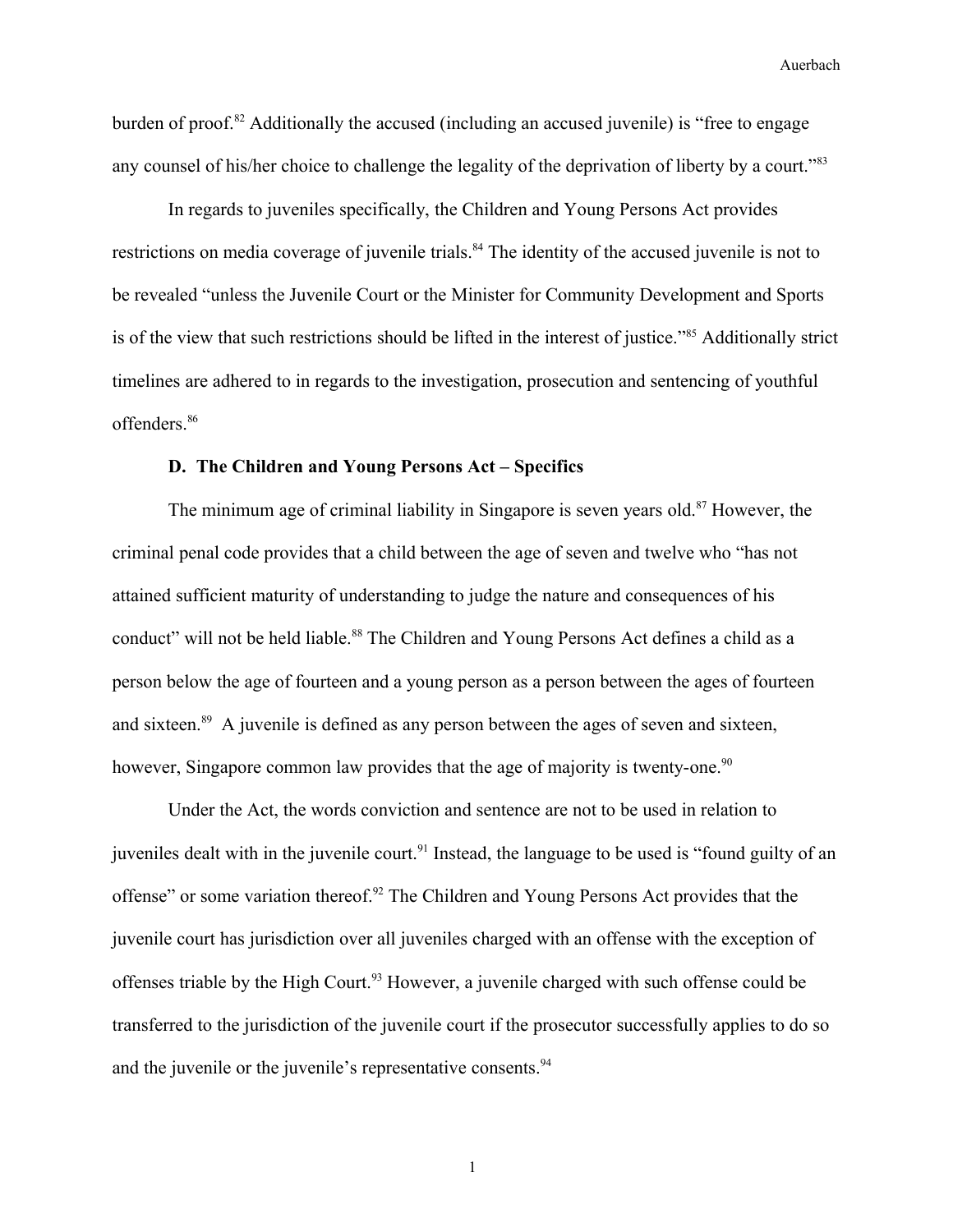Capital punishment or life imprisonment without release is a prohibited sentence for people under the age of eighteen.<sup>[95](#page-32-0)</sup> Corporal punishment, however, is allowed. The criminal penal code provides that people between the age of seven and sixteen "can only be caned with a lighter rod."<sup>[96](#page-32-1)</sup> Solitary confinement is also an available punishment for children over twelve who are "very unruly and difficult residents [of juvenile institutions]."[97](#page-32-2)

## **III. COMPARING JUVENILE JUSTICE SYSTEMS**

While both the United States legal system and the Singapore legal system are based on British common law, the underlying goals of each respective system are clearly different and the difference in philosophy can be attributed to cultural differences. Traditionally, the United States juvenile justice philosophy was based on rehabilitation while Singapore's was based on general deterrence. These philosophies are in line with cultural values. Freedom of the individual was a founding principle of the United States and individuality continues to be an important American value. Conversely, like many Asian countries, Singapore values collective welfare above individual freedom. The common American perception "that it would be better for a guilty person to go free than to convict an innocent person is testimony to the importance of the individual. But an Asian perspective may well be that it is better that an innocent person be convicted if the common welfare is protected than for a guilty person to be free to inflict further harm on the community."<sup>[98](#page-32-3)</sup> While the United States and Singapore approach justice from two very different perspectives, over the past few decades, the philosophies have been becoming a lot more alike.

#### **A. From the Same Seed**

As both juvenile justice systems are based on the same common law system, it does not come as a surprise that both the United States and Singapore share ideas of culpability in relation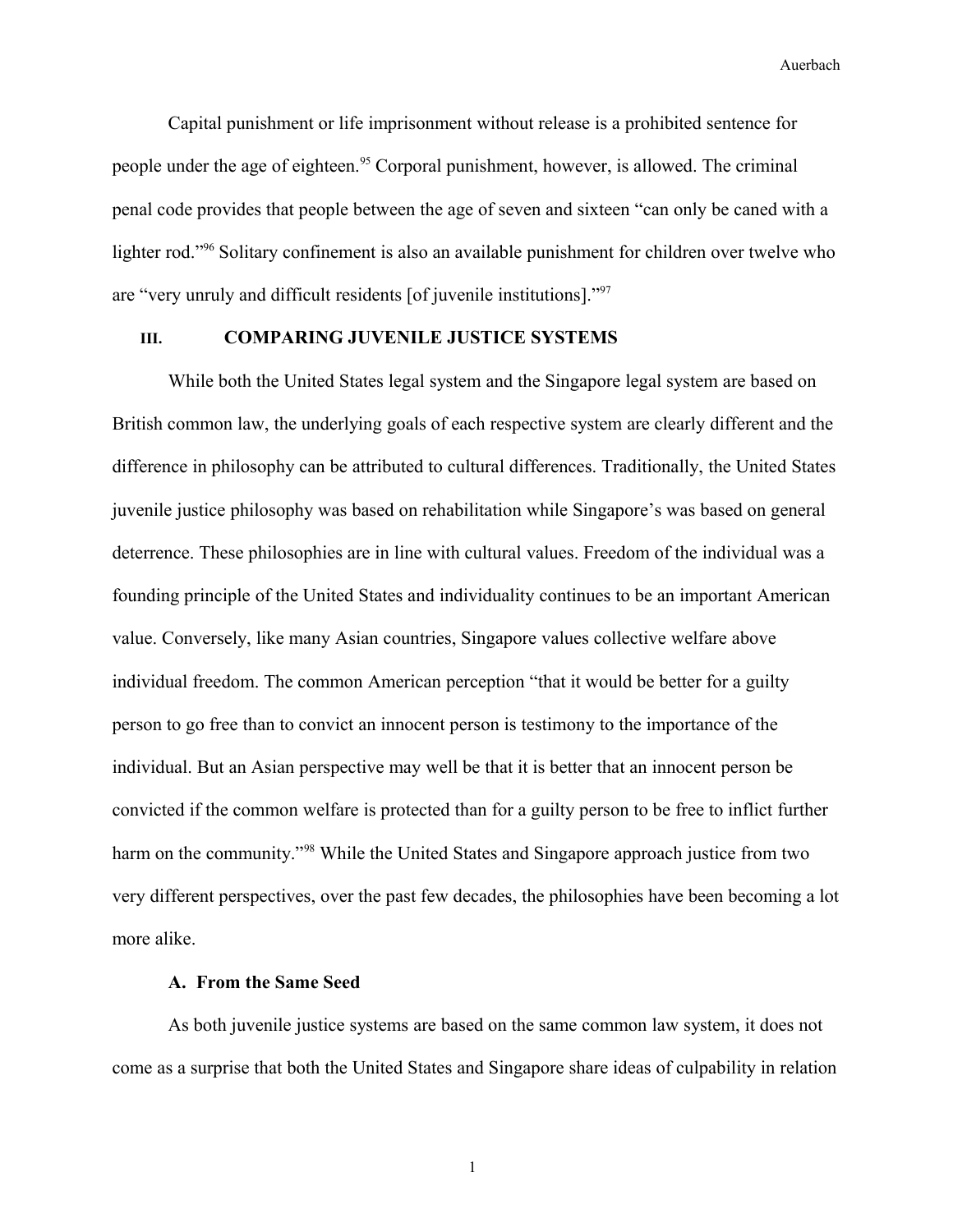to age. American common law and Singapore's Children and Young Persons Act both provide that children under seven and children older than seven, if found to lack the required maturity and mental capacity to commit a crime cannot be held liable. The common roots of both systems also account for need to create a separate juvenile justice system by statute since under British common law children were treated no different from adults in the penal system. As both countries began to modernize, they both saw a clear need to separate children and adults within the criminal justice system for the welfare of the child.

As both juvenile justice systems were created by statute after the creation of a general criminal law system, there is a lot of interplay between the two systems. In both countries, the statues that create the juvenile system provide for the separation of juveniles from the general penal system and provide for the punishments (or rehabilitation) of juveniles, but are silent regarding offenses. Both juvenile justice systems rely on the general penal code to determine illegal acts and the requisite elements to be found guilty of those acts. Accordingly, juveniles in both countries are held responsible for the same offenses as adults, they are just prosecuted and punished differently.

As both countries statues define the procedures by which juveniles are prosecuted and punished, both countries saw fit to change the language governing juveniles in the criminal system. Clearly the changes in language provided for in the United States are more extensive than the changes called for in Singapore. Most likely that reflects the stated goals and philosophies of both countries' respective juvenile systems. The change in language in the United States is definitely reflective of the rehabilitative goals of the system. While Singapore also strives to rehabilitate young offenders, there is clearly a deterrent aspect to its philosophy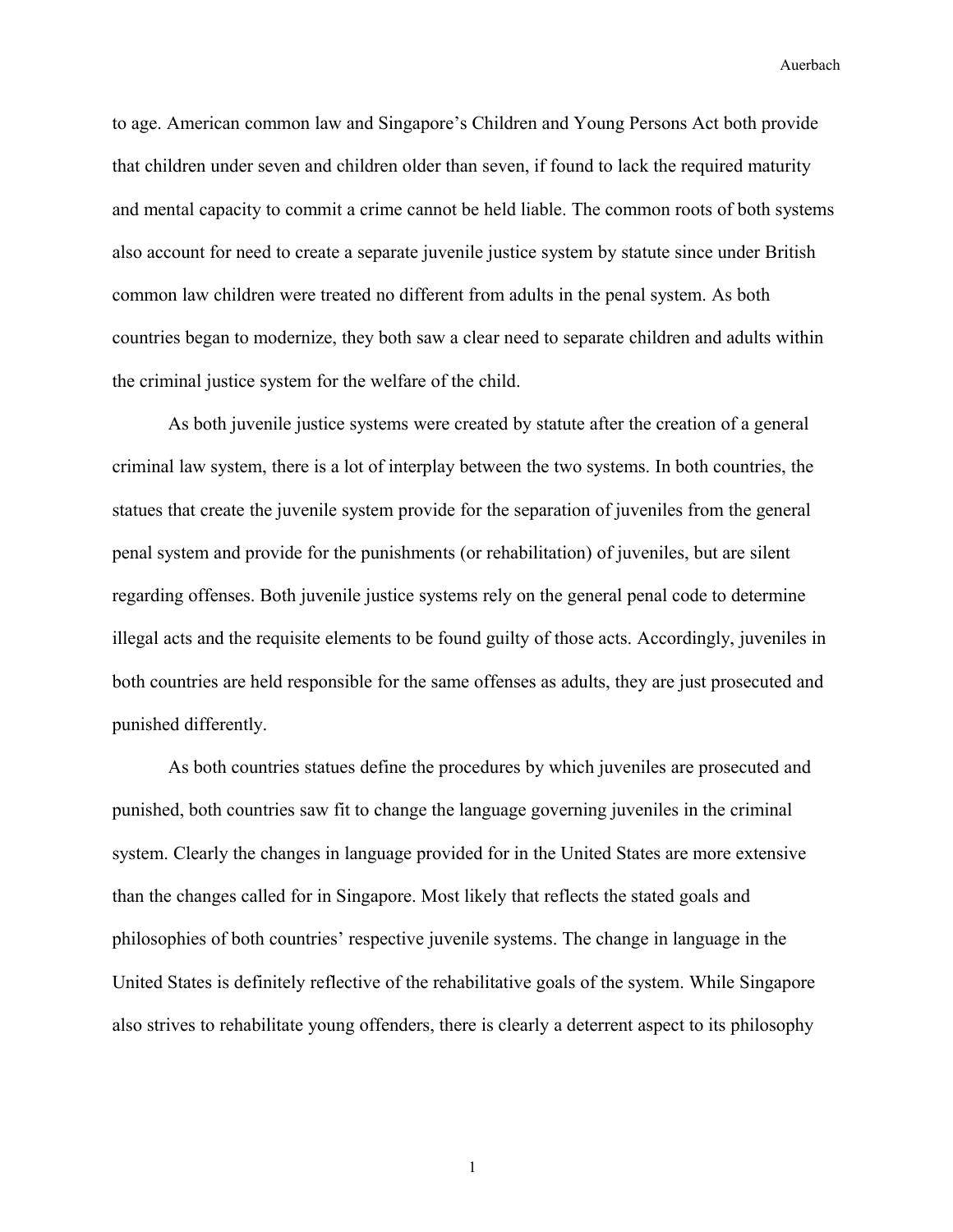and the language used surrounding the prosecution of juveniles still, to a certain extent, reflects that.

While the change in language surely helps create the semblance of a rehabilitative system, it does not seem to actually influence how the system operates. While the stated goal of most American juvenile justice systems is rehabilitation, a desire for the system to promote punishment and deterrence is also reflected in federal and state law regardless of terminology used. Singapore's system, which does not have an entirely different vocabulary for juveniles, on its face promotes a balance of rehabilitation and punishment similar to that of the United States.

### **B. Evolution of a Country**

Many of the same factors present in nineteenth century America that prompted states to create separate juvenile justice systems were plaguing Singapore in the 1980s and 1990s. The nineteenth century saw the industrialization of America. During this period of urbanization much of America's population relocated from small communities to big cities. America saw a disruption in traditional family and community life which, if Singapore can be viewed as a modern example, probably led to more juvenile delinquency. Also during this time the idea of childhood emerged. Americans began to recognize a difference between juveniles and adults and stopped thinking about children just as small adults. The increase in juvenile offenders highlighted the abuses of children within the criminal justice system leading reformers to take notice and implement change.

Singapore, although it already had a juvenile justice system in place, has seen a similar phenomenon over the past few decades. As the country continues to modernize, and some might argue, westernize, traditional family and community ties are being broken. The same over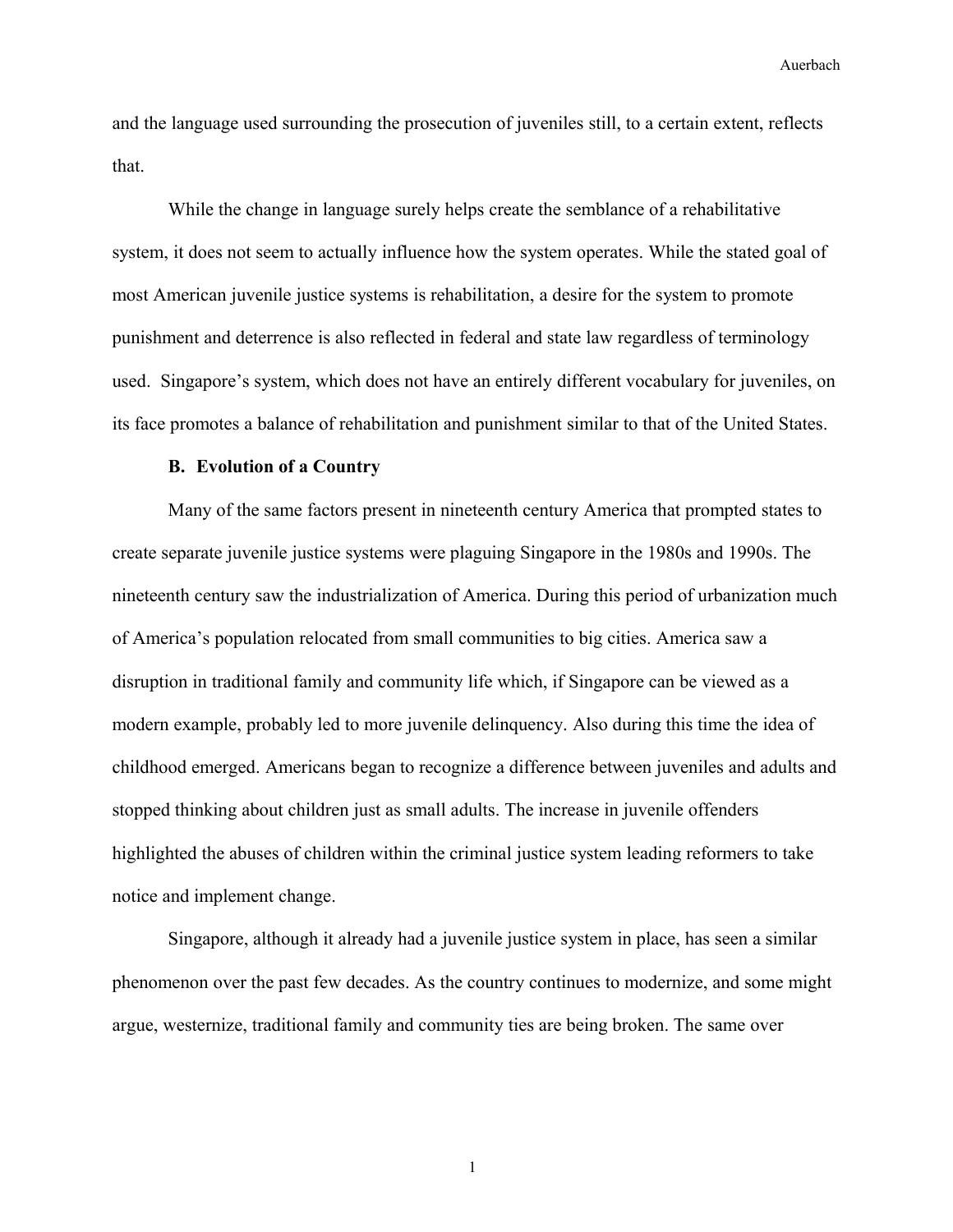crowding and disruption of family patterns that occurred in America in the 18 and 1900s has been occurring in Singapore over the past few decades and juvenile crime has been on the rise.<sup>[99](#page-32-4)</sup>

Fearing that increase in juvenile delinquency "was systematic of more serious family problems," the government set up an Inter-Ministry Committee on Dysfunctional Families, Juvenile Delinquency and Drug Abuse.<sup>[100](#page-32-5)</sup> The Committee was charged with looking into and making recommendations to address the concerns about juvenile delinquency and the family. Some of the preventative strategies employed by Singapore resemble those in the United States. For example, education and talks about gangs and the consequences of joining gangs as well as counseling for at risk youth are measures used in both the United States and Singapore as an attempt to curb youth crime.<sup>[101](#page-32-6)</sup>

One notable and major difference in the two countries reactions to juvenile crime is the amount of community and family involvement in the rehabilitation of the juvenile. While parents are involved at a statutory level in American juvenile justice systems the idea of in loco parentis is very prevalent in American juvenile law. In loco parentis is the idea that the state takes on the legal responsibility of the parents for a child within its system.<sup>[102](#page-32-7)</sup>

By contrast, Singapore law emphasizes community based programs and parent responsibility. The importance of community and family in the juvenile justice system definitely reflects the cultural traditions of Singapore. The population of Singapore like the population of many Asian countries, has a "deeply-rooted distrust of courts and law. They prefer to do things on a personal level, trusting personalities rather than institutions."[103](#page-32-8) Additionally, given the multiple cultures and religions that are prevalent in Singapore, there are numerous accepted views of how to appropriately handle children and crime in the community. All these factors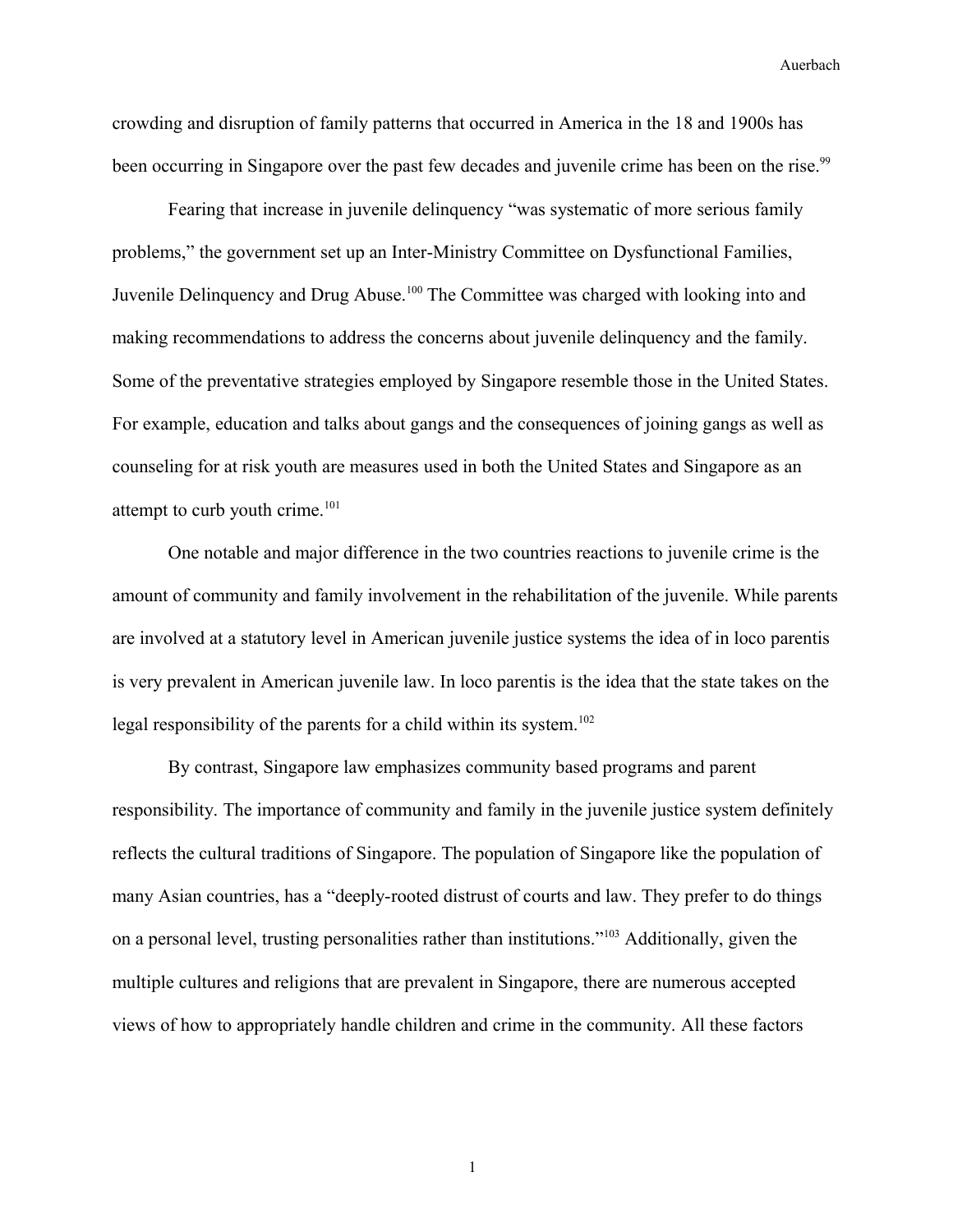attribute the emphasis that is placed on family and community involvement in Singapore's juvenile justice system.

Given that juvenile crime is seen, in both countries, as a repercussion of dysfunctional families and communities Singapore's policies of community involvement seem to make a lot of sense. Unlike the United States, were rehabilitation is generally left up to the state, by requiring the input of the community and family, Singapore's statutes focus more on the heart of the problem as opposed to the symptoms. However, there is no indication Singapore's system fairs any better than that of the United States.

### **C. Court Systems**

Another interesting comparison between the two juvenile justice systems is the position of the juvenile courts within the rest of the judicial system. Singapore law creates a separate and distinct juvenile court. United States law generally does not. At the federal level, "any district court can convene as a juvenile court." Thus, a single court can concurrently try an adult under the general criminal justice system and a juvenile under the juvenile system. Although some localities provide for separate judges and courts that deal specifically with juveniles, many state and local systems mirror the federal system.

While using the same judges and courts to try adult and juvenile cases is definitely an efficient way to deal with limited judicial resources, it could also put juveniles at a disadvantage. Singapore's juvenile courts have an expertise in trying juvenile cases and applying the Children and Young Persons Act. Multifunctional courts in the United States on the other hand, are not likely to develop such an expertise.

Trying juveniles in an entirely separate court gives the officials within the court a familiarity with trying children and with the laws that apply only to children. It is easy to see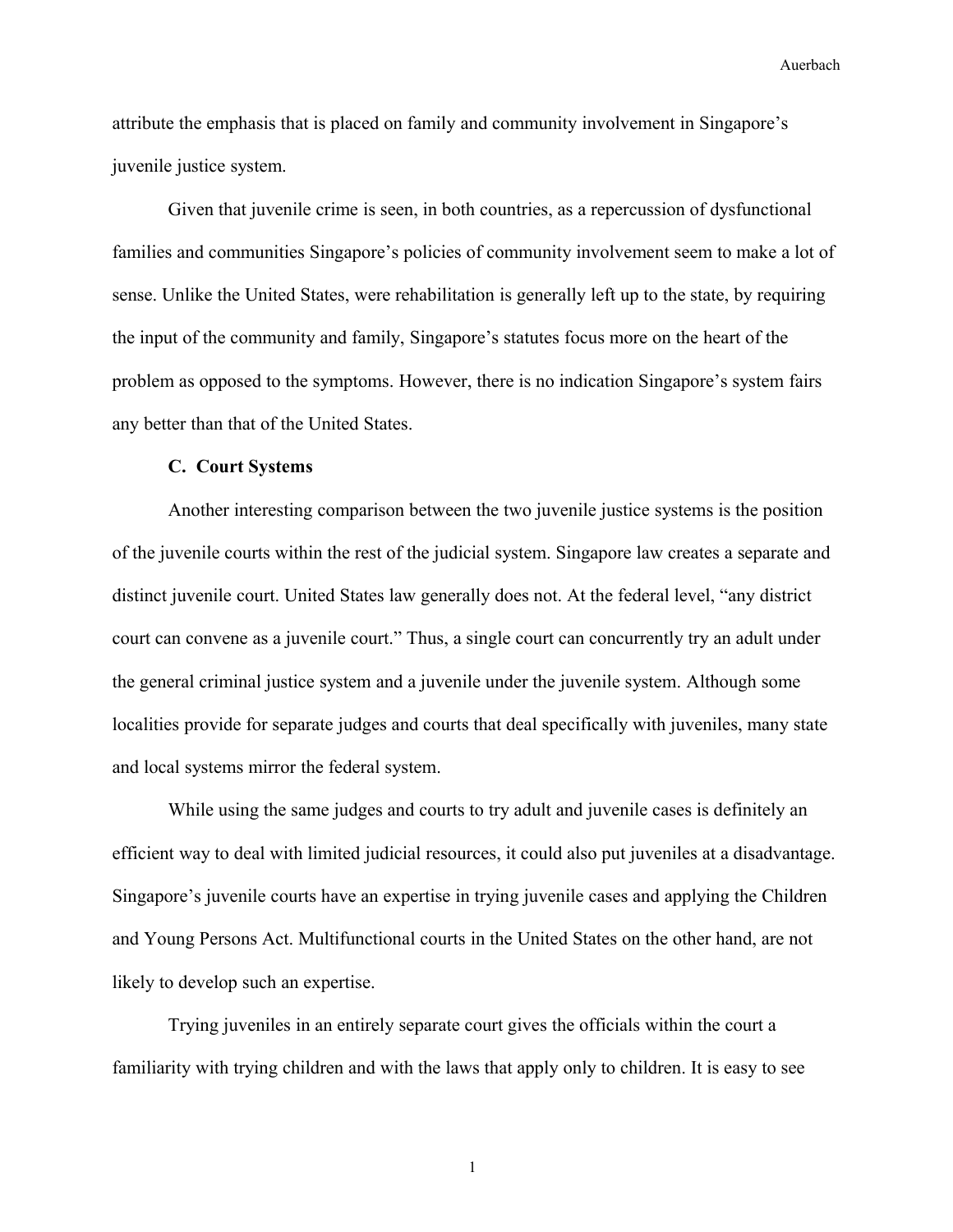how such a separation would be advantageous. Officials would most likely be more understanding of and sensitive to the needs of the juveniles coming before the court. Furthermore, officials would most likely be able to apply the laws in a way that truly reflected the best interest of the child.

### **D. Meeting in the Middle**

The most major and notable observation that can be made when comparing the juvenile justice systems of the United States and Singapore is how closely the policy and discourse surrounding the systems resembles each other. This is especially notable because the policy behind the two systems started at such opposite ends of the spectrum. At the inception of the United States juvenile justice system there was a clear emphasis on the welfare of the child. The prevailing view was that children could not be as accountable for their actions as adults, because children's behavior is largely dictated by environmental pressures. Accordingly, children could be rehabilitated and reintegrated back into general society. Punishment and deterrence were merely after thoughts. However, the days of Judge Lindsey and Judge Mack are long gone. The "Get tough" of the 1980s and 1990s changed the landscape of juvenile justice in America bringing punishment and deterrence to the forefront of juvenile justice policy and discourse and affecting legislation. Beginning in the early 2000s, the pendulum began to swing back. American discourse and policies have again been emphasizing welfare.

Arguably, the goals of the juvenile justice systems in America have changed. The current statutory scheme guiding the prosecution and sentencing of juveniles is now more reflective of a restorative justice system. Statues no longer reflect purely rehabilitative goals and have expanded to include procedures and punishments aimed at deterrence. This balancing of welfare and punishment, rehabilitation and deterrence is the definition of restorative justice and reflects the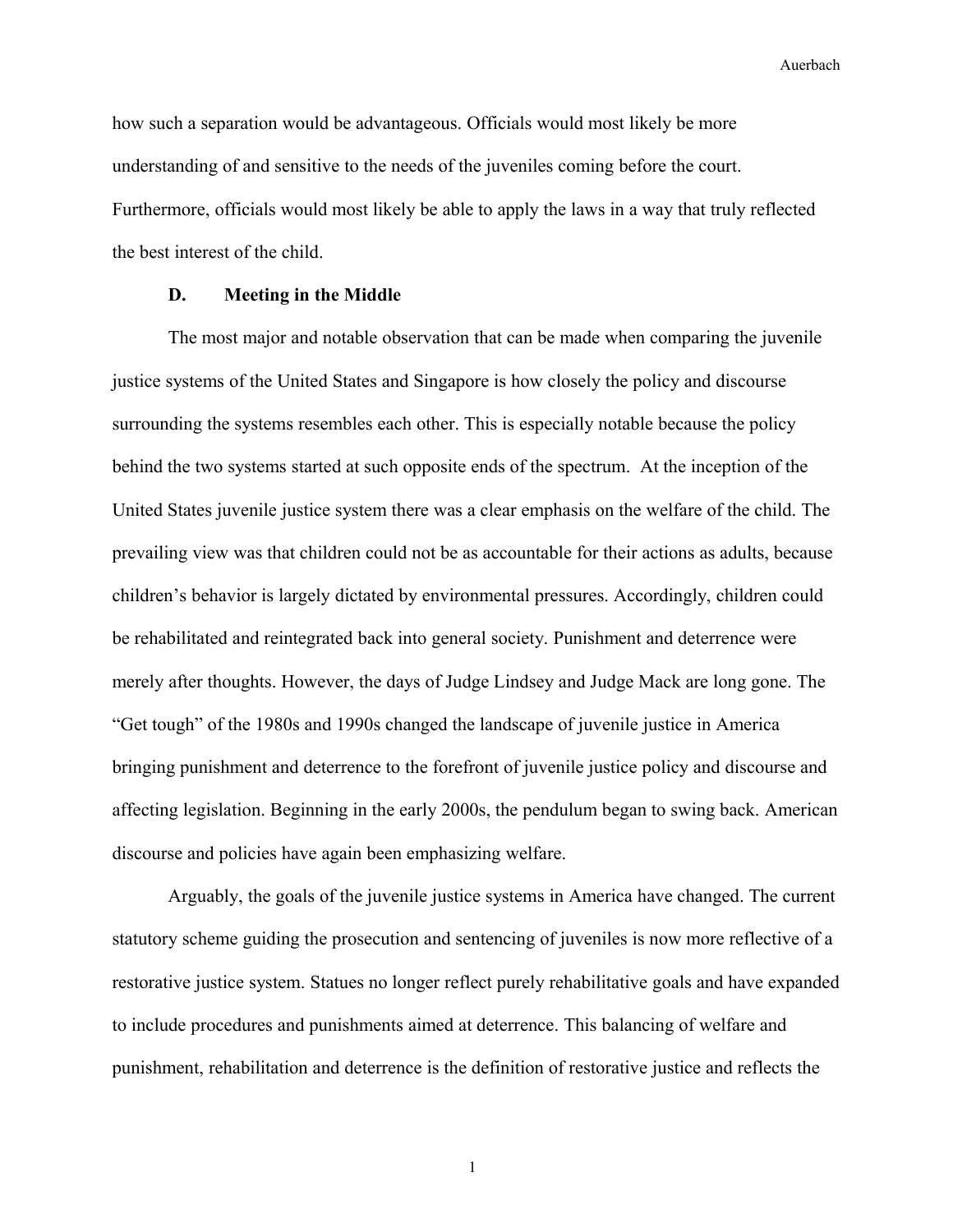current nature of American juvenile justice systems even if the purpose clauses of those systems have not caught up.

Singapore, on the other hand started with a penal system established, almost solely, for purposes of general deterrence. Rehabilitation of the offender was not considered nor was the welfare of an offender within the penal system. However, with the passage of the Children and Young Persons Ordinance in 1949 and the Children and Young Persons Act of 1970, that changed. Welfare and rehabilitation became part of the discourse as Singapore struggled to balance competing goals. Consequently, in 1995 Singapore adopted a restorative justice philosophy for its juvenile justice system.

Clearly there exists a tension in defining the proper balance between rehabilitation and punishment. While this tension is very apparent in the history of the juvenile justice system in the United Sates, it is somewhat new to Singapore. However, it is not unique to these two justice systems. Tension between dual goals of justice "has been experienced on a . . . broad[] geographical as well as historical scale."[104](#page-32-9) The movement of both the United States and Singapore juvenile justice philosophies towards the adoption of the restorative justice model is not a coincidence. This movement is reflective of a world view of juvenile justice which will be the focus of the remainder of this paper.

## **IV. THE INTERNATIONAL COMMUNITY AND JUVENILE JUSTICE**

The United Nations has recognized a need to "extend particular care to the child" as early as 1924 with the Geneva Convention.<sup>[105](#page-32-10)</sup> The United Nation began studying juvenile delinquency in the  $1940s$ .<sup>[106](#page-32-11)</sup> Similar to the on-going debates that occur in individual countries between punishment and child welfare, records of the first meetings of the U.N. indicate the same debate occurred at the international level in regards to juvenile justice models.<sup>[107](#page-32-12)</sup> The first major step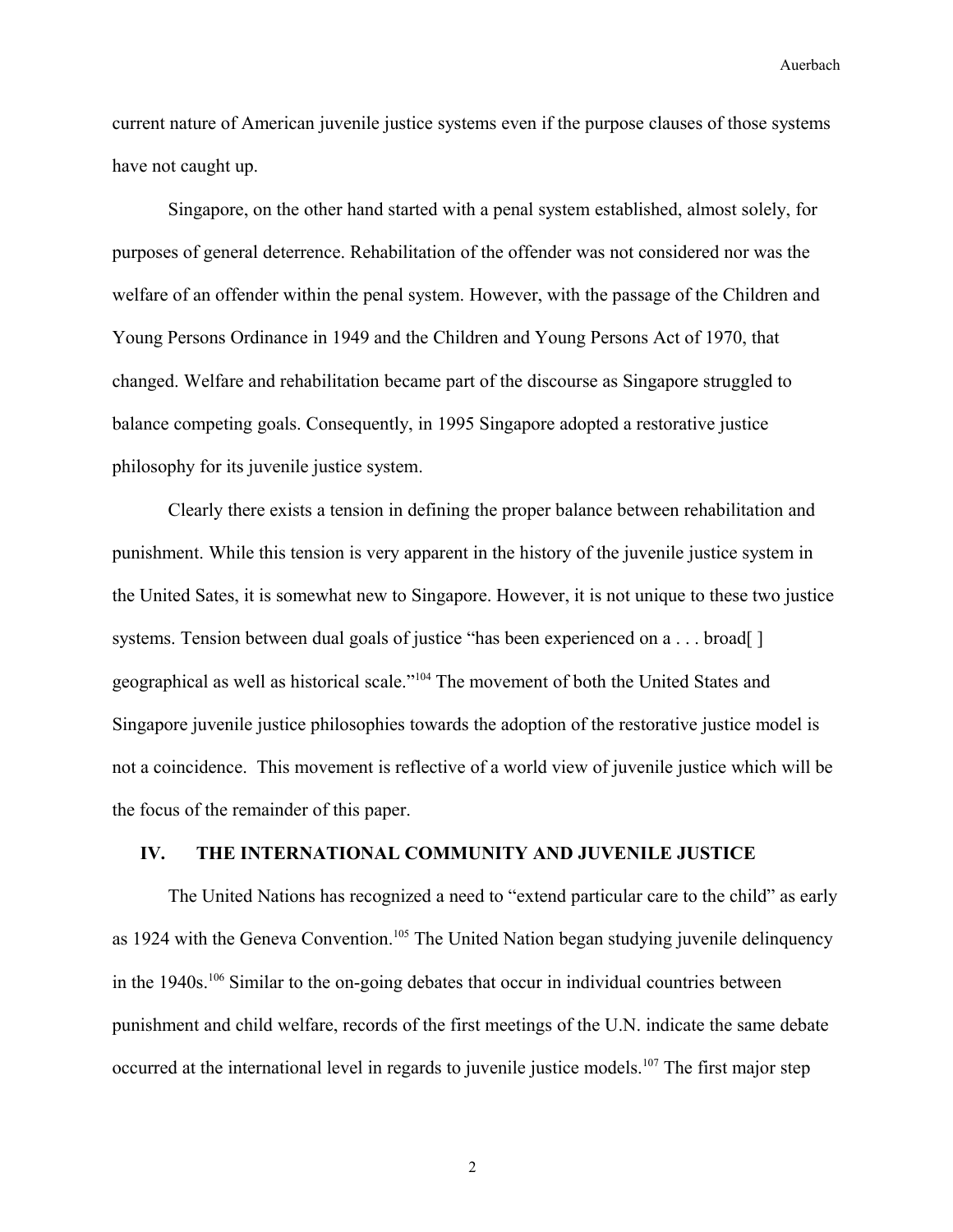towards the development of an international juvenile justice policy occurred at the Second Congress of the U.N. where the general assembly began to define the term juvenile delinquency. While the U.N. did not formally adopt a definition it did restrict the meaning of the term to "juvenile violations of criminal law."<sup>[108](#page-32-13)</sup>

The next major development occurred during the Seventh Congress. At the Seventh Congress in 1985, the General Assembly adopted the United Nations Standard Minimum Rules for the Administration of Juvenile Justice, commonly referred to as the Beijing Rules.<sup>[109](#page-32-14)</sup> The Beijing Rules demonstrate an emphasis on child welfare. The commentary to the Rules states that they were designed to "promot[e] juvenile welfare to the greatest extent possible and to minimize the necessity of intervention by the juvenile justice system."<sup>[110](#page-32-15)</sup> The aim of the Beijing Rules was to have the "established criminal systems around the world apply the minimum standards."<sup>[111](#page-32-16)</sup> These minimum standards include guidelines for determining the age of criminal liability, emphasizing proportionality with sentencing, provides for broad discretion with accountability within an individual state's juvenile justice system, and generally provides means to safeguard a juvenile's welfare.<sup>[112](#page-32-17)</sup>

The most current development of an international juvenile justice policy occurred in 1990 during the Eighth U.N. Congress with the Convention on the Rights of the Child. The Convention defines child as any person under the age of eighteen and provides that "in all [state] actions concerning children . . . the best interest of the child shall be a primary concern."[113](#page-32-18) The Convention is considered to "articulate a wider variety of rights than has been covered in any pervious human rights treaty."[114](#page-32-19) "Among the basic rights that the U.N. Convention guarantees to children are the rights to survival, participation in decision making, protection, and development."<sup>[115](#page-32-20)</sup>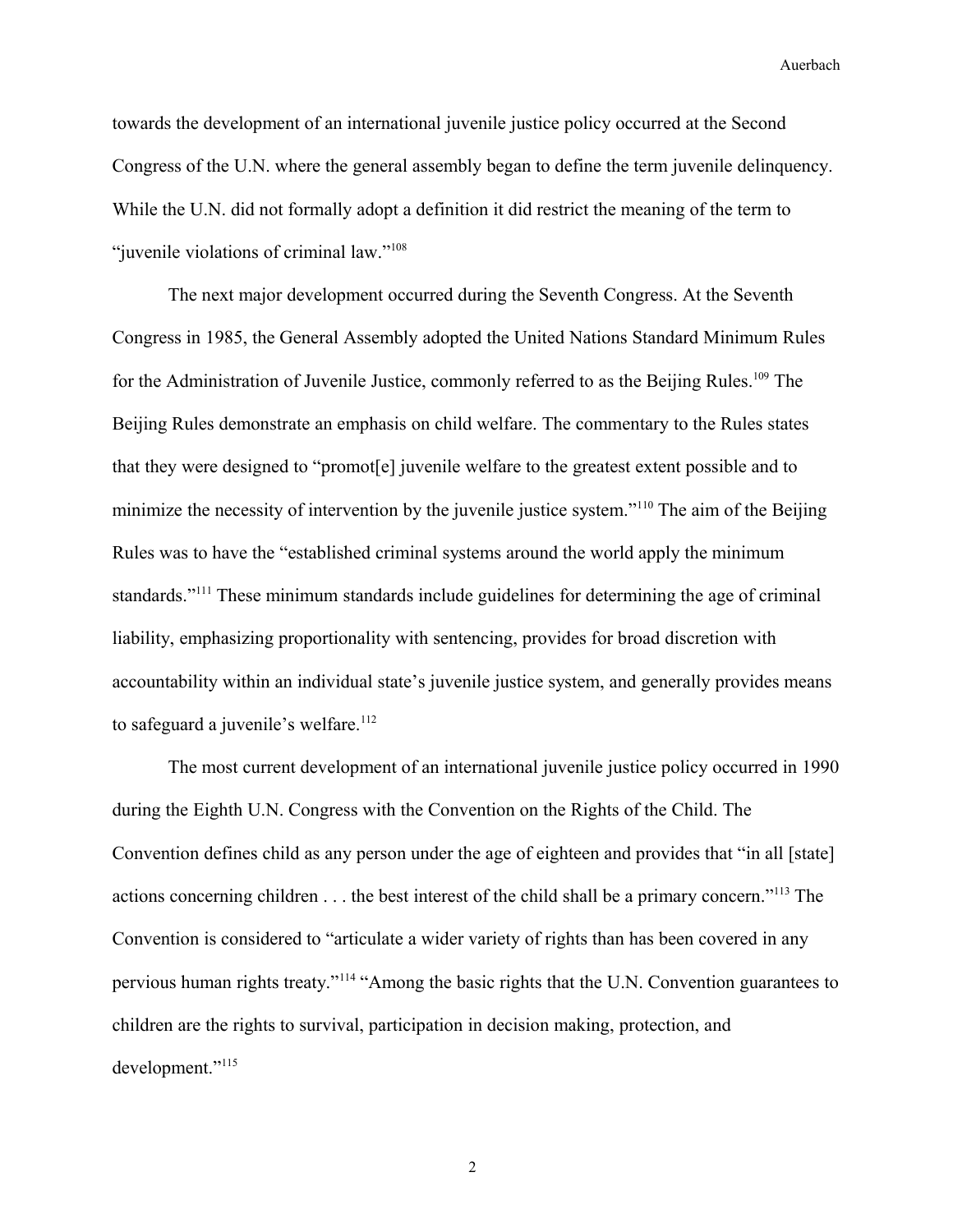The majority of the Conventions Articles "extend civil, political, economic, cultural, and humanitarian rights to children."<sup>[116](#page-32-21)</sup> In addition, however, the Convention also includes procedure and implementation policies (Articles 42-54).<sup>[117](#page-32-22)</sup> For this paper, one particular Article to note is Article 37 which states that "[n]o child shall be subjected to torture or other cruel, inhuman or degrading treatment or punishment. Neither capital punishment nor life imprisonment without the possibility of release shall be imposed for offenses committed by persons below eighteen years of age."<sup>[118](#page-32-23)</sup>

Singapore acceded to the Convention on October 2, 1995 and the Convention came into force on November 4, 1995.<sup>[119](#page-32-24)</sup> Singapore signed the Convention with two declarations and four reservations.[120](#page-32-25) The first declaration emphasizes the importance of the community and family and states that the best interests of the child will be defined in accordance with the "the customs, values and religions of Singapore's multi-racial and multi-religious society regarding the place of the child within and outside the family."[121](#page-32-26) The second declaration addresses Article 37 and states that the Article does not prohibit:

"(a) the application of any prevailing measures prescribed by law for maintaining law and order in the Republic of Singapore;

(b) measures and restrictions which are prescribed by law and which are necessary in the interests of national security, public safety, public order, the protection of public health or the protection of the rights and freedoms of others; or

(c) the judicious application of corporal punishment in the best interest of the child."

The United States is one of two nation states that have not ratified the Convention.<sup>[122](#page-32-27)</sup>

## **V. IMPACT OF INTERNATIONAL LAW ON BOTH SYSTEMS**

The international community has had an impact on the domestic juvenile justice systems of both Singapore and the United States. The Beijing Rules and the Convention on the Rights of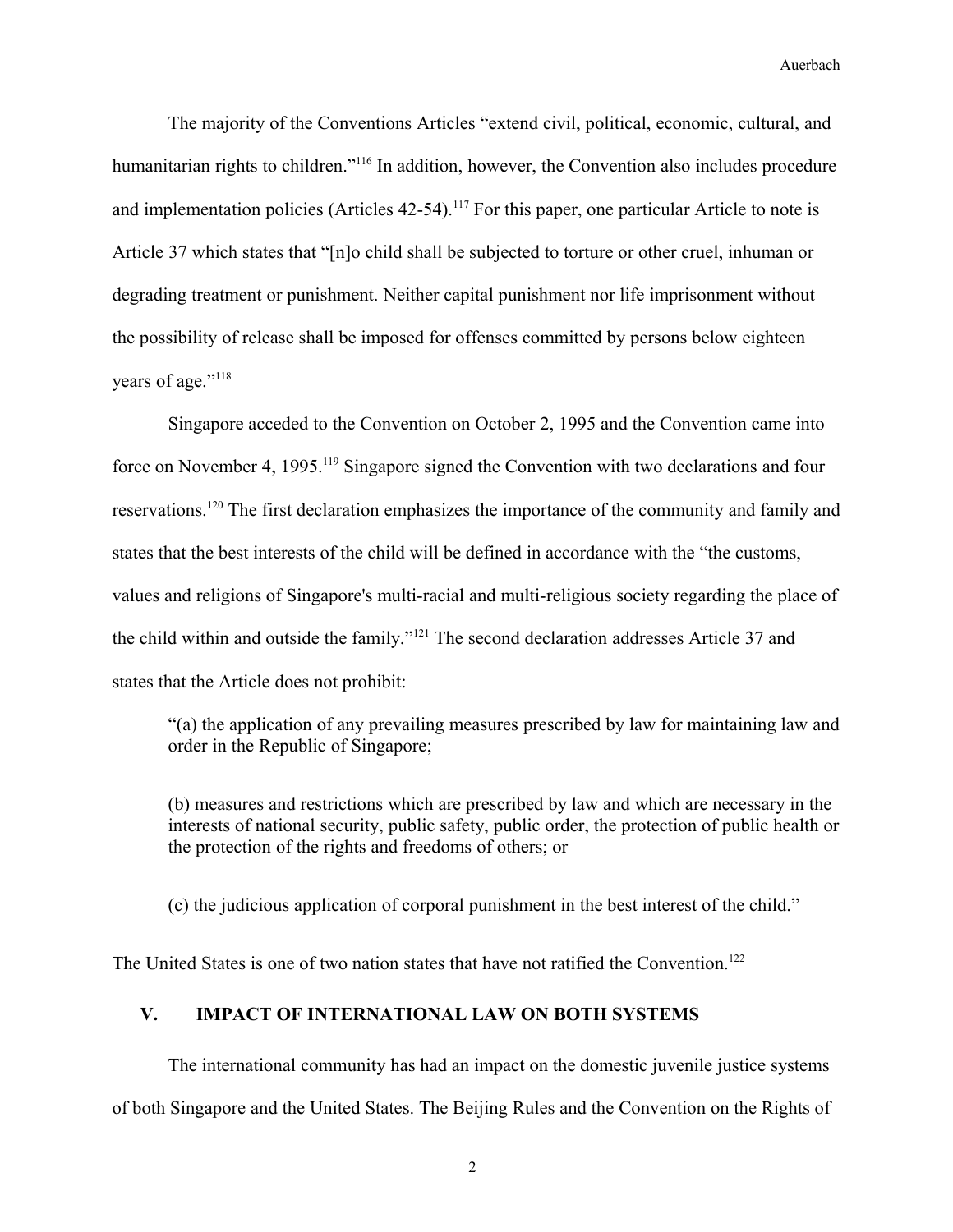the Child demonstrate the international community's preference of welfare as a juvenile justice goal and philosophy. Through pressure from the international community, both countries have changed their domestic policies in ways that reflect a welfare philosophy. Though the impact international law has had on Singapore's juvenile justice system is more obvious, the impact international law has had on the Unites States cannot be ignored.

Both countries' juvenile justice systems now employ various philosophies and seek to harmonize those philosophies in a way that serves the best interest of a child within the system and the best interest of the community. This broad philosophy, called restorative justice, fits well with the traditional policies of both countries. And this flexibility makes restorative justice appealing to the international community as well as to individual states. Consequently restorative justice has become a world wide phenomenon.

This section will first discuss the impact international law has had on Singapore. Then it will discuss the effect of international law on the United States. Finally it will discuss restorative justice as a philosophy and international policy.

### **A. Impact on Singapore Domestic Law**

The international community has had a clear impact on the juvenile justice system in Singapore. While traditionally, Singapore's justice systems emphasized punishment and deterrence, international law has traditionally emphasized welfare. Overtime, Singapore's justice philosophy has shifted taking into account welfare and other more offender-friendly goals. Arguably, this shift is reflective of the impact the international community has had on Singapore's domestic justice system. Evidence of this can be seen through the adoption of some of the Convention's language into Singapore's Children and Young Persons Act as well as in the history of Singapore's juvenile justice system.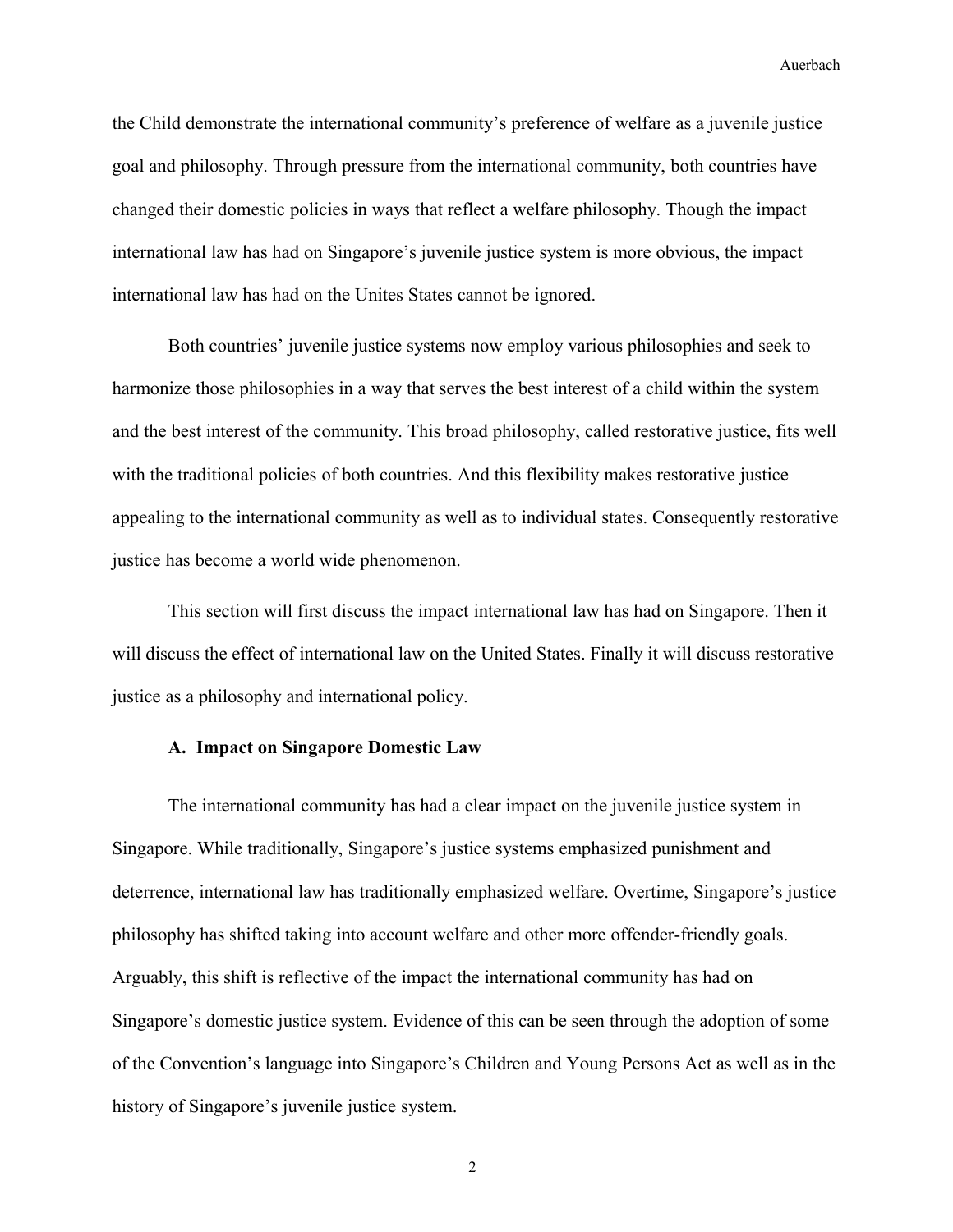The Michael Fay case, discussed in section II.B, occurred in 1994 and sparked an international debate about justice.<sup>[123](#page-32-28)</sup> Though Fay was eighteen at the time, it was his youth that really caught the world's attention. Punishing a teenager for vandalism with corporal punishment seemed excessive to many countries that had long ago stricken corporal punishment from their own domestic statutes.<sup>[124](#page-32-29)</sup>

Interestingly, many people in the United States, where rising juvenile crime was at the forefront of public discourse, supported the punishment.<sup>[125](#page-32-30)</sup> Many Americans felt that the United States' penal system was too lenient on juvenile offenders and supported "strict laws and harsh punishments" that defined Singapore's legal system. Fay's caning represented an example of these harsh laws that would provide a deterrent effect culminating in "clean streets and peaceful neighborhoods."[126](#page-32-31)

President Clinton, on the other hand, represented the view that Fay's sentence was excessive and asked the Singapore government to waive the caning.<sup>[127](#page-32-32)</sup> Arguably, President Clinton's view of the sentence was more representative of the majority of the international community. Indeed, the Convention on the Rights of the Child had just happened four years prior emphasizing the international community's preference of welfare as a justice philosophy and the importance of children's rights.

It is therefore no coincidence that the following year, after the Michael Fay case, Singapore acceded to the Convention and publically adopted restorative justice as a philosophy for its juvenile justice system. This public change in philosophy was a reaction to the negative attention Singapore received from the majority of the international community for Fay's harsh sentence. Although Singapore did not dismiss caning as a punishment for juvenile offenders, it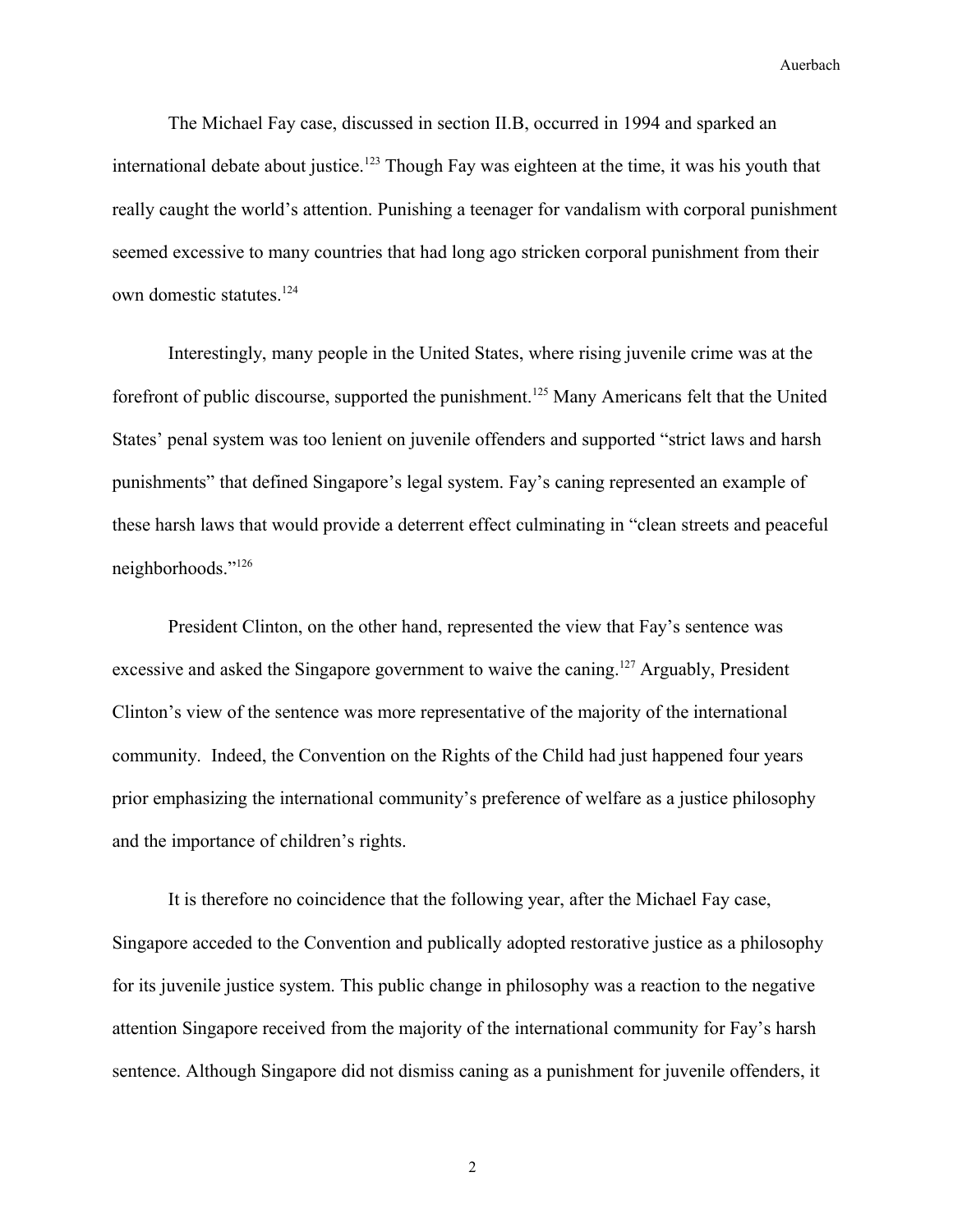did redefine its juvenile justice system to incorporate welfare – a major goal of both the Beijing Rules and the Convention on the Rights of the Child.

In 2001 Singapore passed Amendments to the Children and Young Persons Act incorporating some language from the Convention on the Rights of the Child. This reflected an even greater acceptance of the international community's juvenile justice goals. In 2000, at a Youth Justice Conference, the Chief Justice of the Subordinate Courts commented on the influence of international law on Singapore's justice system.

 The values and philosophy expressed in [the U.N.] conventions have already transformed practice and procedures in some parts of the world. Their promotion of diversion and restorative measures, as well as their insistence on rights and safeguards, signals a new approach to the treatment of young people that has been increasingly influential. We have kept faith with these international standards.<sup>[128](#page-32-33)</sup>

Restorative Justice was and continues to be a good philosophical fit for Singapore. As discussed above, Singapore law emphasizes common welfare and tradition. As community involvement is a large component of restorative justice, the model was easily adapted into Singapore law and was most likely seen by Singapore's population as a welcome change. Additionally, while restorative justice does incorporate ideas about welfare and rehabilitation, punishment and restitution are not left out. Restorative justice seeks to harmonize these competing values by rehabilitating the offender as well as the community. Accordingly, Singapore's traditional goals of deterrence and punishment continue to influence legal decisions under the restorative philosophy.

## **B. Impact on United States Domestic Law**

While the impact of the international community on the United States' juvenile justice system is not as dramatic as the impact the international community has had on Singapore, it is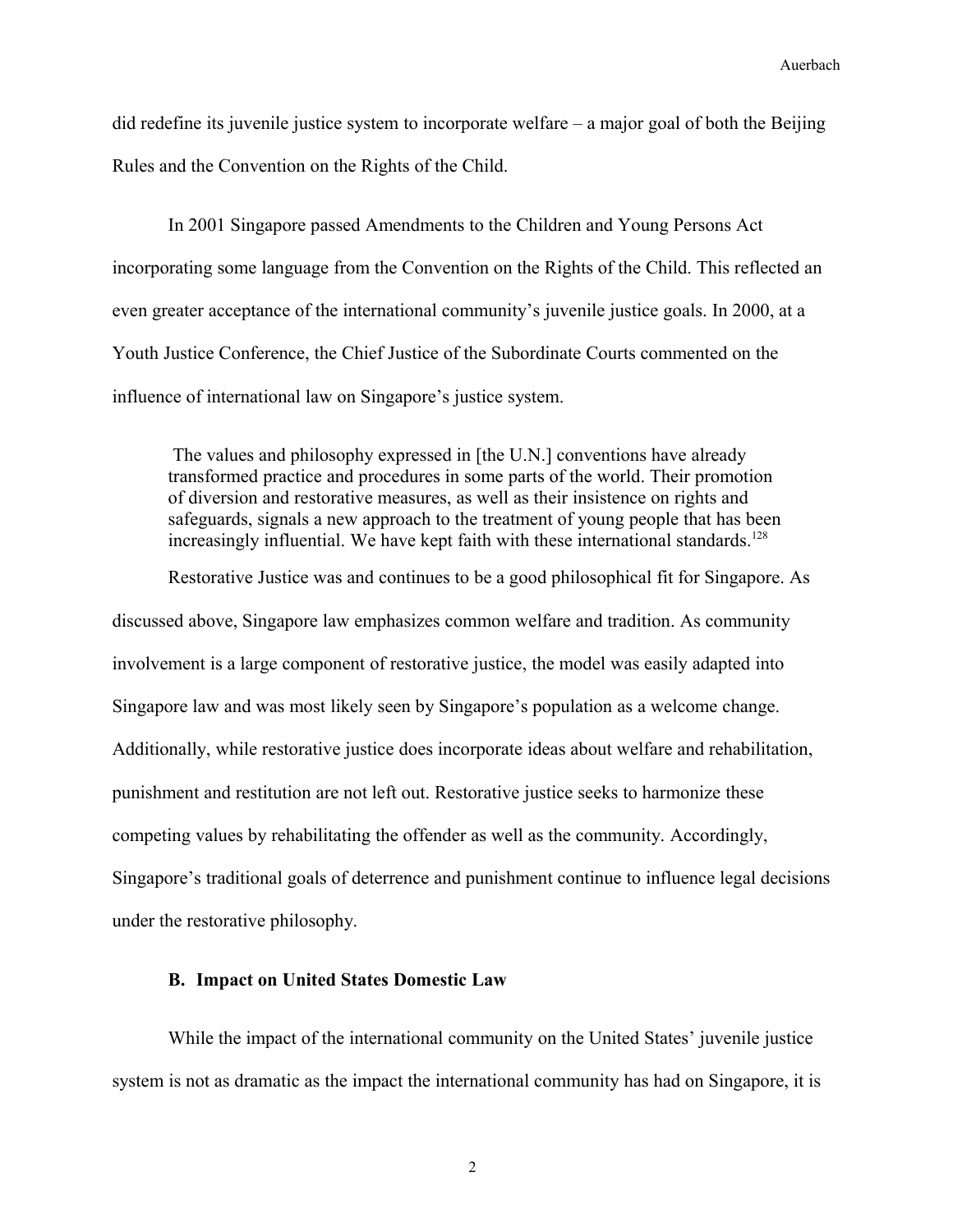still undeniable. One clear example of this impact can be seen in the landmark *Roper v. Simmons* decision where the Supreme Court set new precedent by finding that the execution of individuals under the age of eighteen was violative of the Eighth and Fourteenth Amendments.<sup>[129](#page-32-34)</sup> In overruling a previous decision finding in favor of allowing the use of the death penalty for some juvenile offenders, the Supreme Court reflected a changing direction for the United States' juvenile justice philosophy. After years of discourse advocating stronger penalties for juveniles, the *Roper* decision demonstrated and ideological preference for welfare and children's rights. Again, this is not an accident, this ideological shift proves that the international community has also had an impact on philosophies and consequently policies in the United States.

The defendant in *Roper*, Christopher Simmons, although eighteen when he was convicted, he was seventeen when he committed first-degree murder.[130](#page-32-35) Under Missouri law, Simmons was too old to be tried under the jurisdiction of the juvenile court and was tired as an adult.<sup>[131](#page-33-0)</sup> At the conclusion of the trial the jury found Simmons guilty and Simmons was sentenced to death. After numerous court proceedings and a number of years, the Supreme Court granted certiorari.<sup>[132](#page-33-1)</sup>

Basing its finding on the philosophies that had guided the establishment of the first American juvenile justice systems, the Court found that "juvenile offenders cannot with reliability be classified among the worst offenders."[133](#page-33-2) The decision demonstrated a change in United States policy away from punishment and deterrence and back to rehabilitation and welfare. Referring to rehabilitative principles the court ruled "the differences between juvenile and adult offenders are too marked and well understood to risk allowing a youthful person to receive the death penalty despite insufficient culpability."[134](#page-33-3)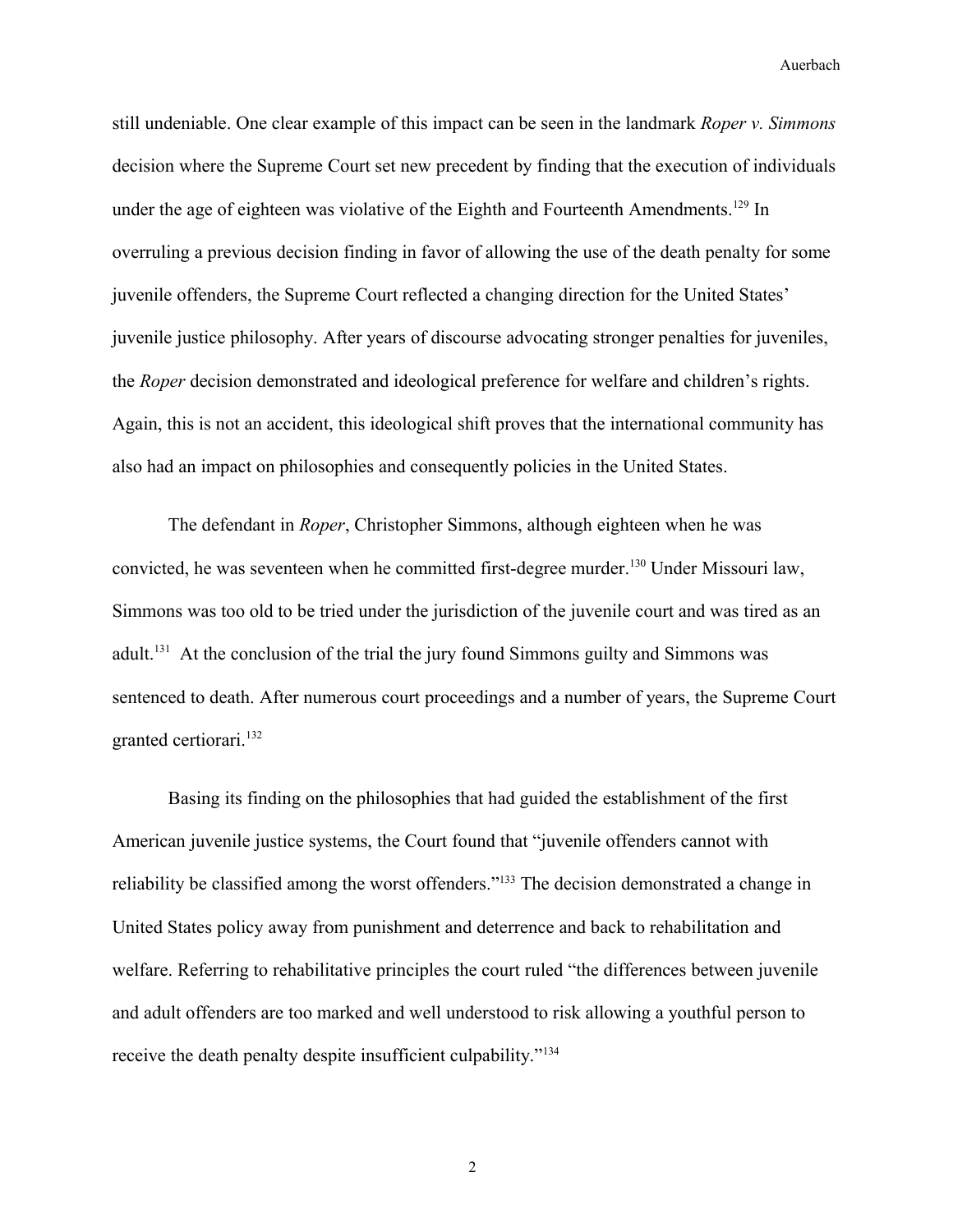While the Court points to a changing "national consensus" regarding the death penalty and juveniles to support its change in philosophy, Justice Kennedy, in his opinion written for the majority, is not shy in seeking confirmation from the international community.[135](#page-33-4) While Justice Kennedy makes clear that "[t]he opinion of the world community [did] not control[ the] outcome," the reference to the international community and international law is significant.<sup>[136](#page-33-5)</sup> The Court emphasized Article 37's prohibition against capital punishment for crimes committed by juveniles and the fact that the United States was only one of two countries not to ratify the Convention.[137](#page-33-6) The Court also highlights the fact that the United States is only one of eight countries to have executed juveniles since 1990.<sup>[138](#page-33-7)</sup> Since the Convention, each of those countries (Iran, Pakistan, Saudi Arabia, Yemen, Nigeria, the Democratic Republic of the Congo, and China) "has either abolished capital punishment for juveniles or made public disavowal of the practice . . . [leaving] the United States [to] stand[ ] alone in a world that has turned its face against the juvenile death penalty."<sup>[139](#page-33-8)</sup>

While the Court was able to establish a basis for its decision in domestic law and policy, it is clear from the opinion that international law had a major impact as well. Though the Court did not say it outright, the opinion suggested that it was embarrassing for the United States, as a democratic nation and world leader, to be in the company of non democratic and developing countries when it came to juvenile justice policy. It was hypocritical for the United States to chastise other countries for the way those countries treated their citizens while the United States was committing what the rest of the world saw as a human rights violation by executing juveniles. Arguably, the Court did more then just "acknowledge the overwhelming weight of international opinion against the juvenile death penalty . . . .<sup>"[140](#page-33-9)</sup> It appears that international opinion was a major consideration in the Court's decision. Though the United States, unlike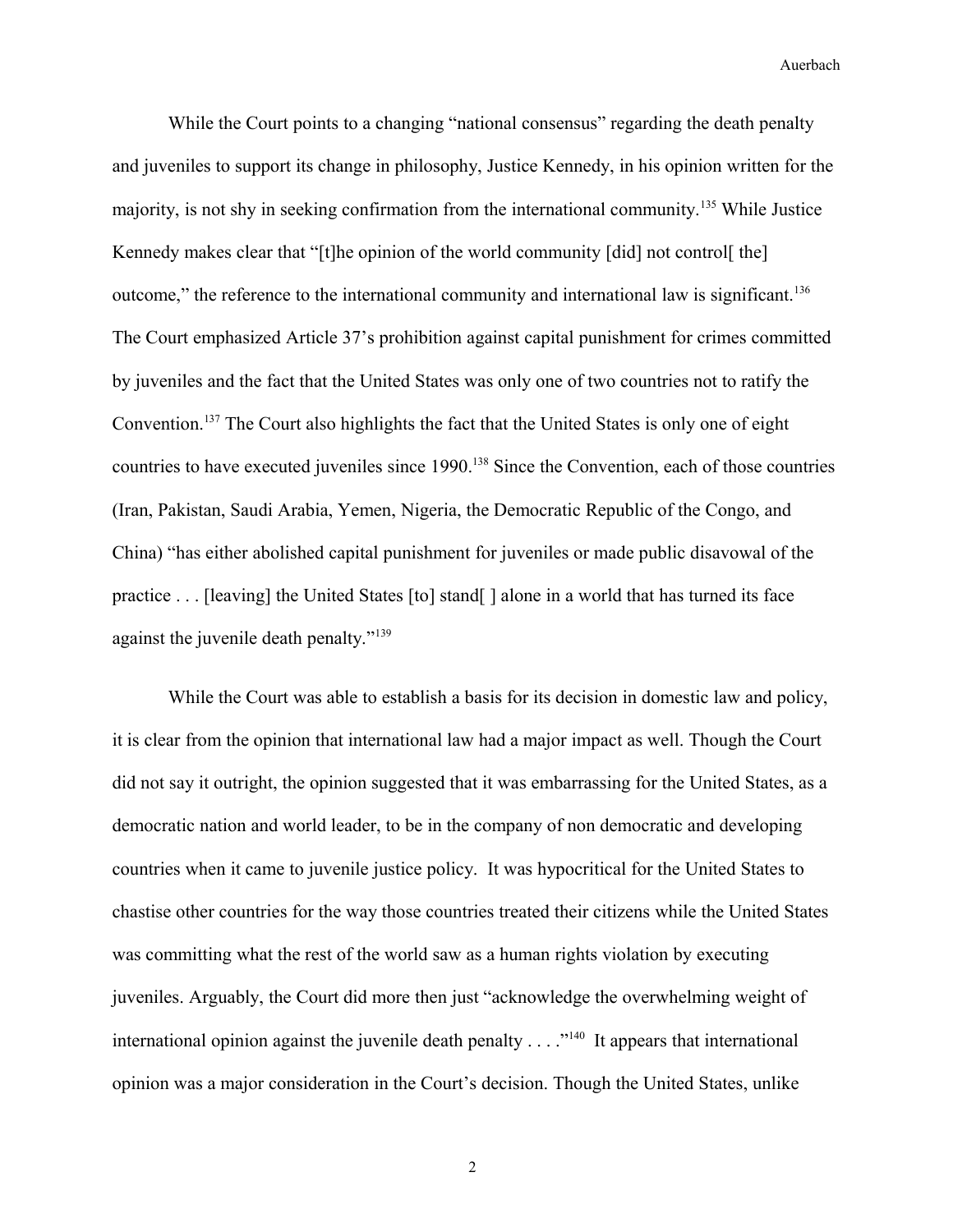Singapore, has still not ratified the convention or adopted a new juvenile justice philosophy, the *Roper* decision is clear indication that international law is affecting United States policy in this area.

## **C. Restorative Justice – the International Model**

Restorative justice is not a new concept. Principles of restorative justice - encouraging community, family and victim involvement - are "grounded in religious and indigenous traditions" from all over the world. Though there are numerous definitions of restorative justice, the philosophy is generally defined to

include[ ] the following fundamental elements: 'first, crime is viewed primarily as a conflict between individuals that results in injuries to victims, communities, and the offenders themselves; second, the aim of the criminal justice process should be to create peace in communities by reconciling the parties and repairing the injuries caused by the disputes; third, the criminal justice process should facilitate active participation by the victims, offenders, and their communities in order to find solutions to conflict.<sup>[141](#page-33-10)</sup>

Singapore has publically adopted restorative justice as a model for its juvenile justice policy and as discussed in section VI.A, it was clearly a good fit. Restorative justice's emphasis on the community and maintenance of punishment as a goal jived well with Singapore's policies and traditions.

While the United States has not made such a public adoption of the restorative justice model, restorative justice methods and language are prevalent in the national discourse surrounding juvenile justice policy. Since the early 2000s a number of articles have been published advocating the incorporation of restorative justice approaches in America.<sup>[142](#page-33-11)</sup> Additionally numerous localities across the country have adopted the model or use its methodology in the juvenile justice arena. For example, Victim Offender Mediation programs (VOM), which is essentially mediation between an offender and a victim, often incorporating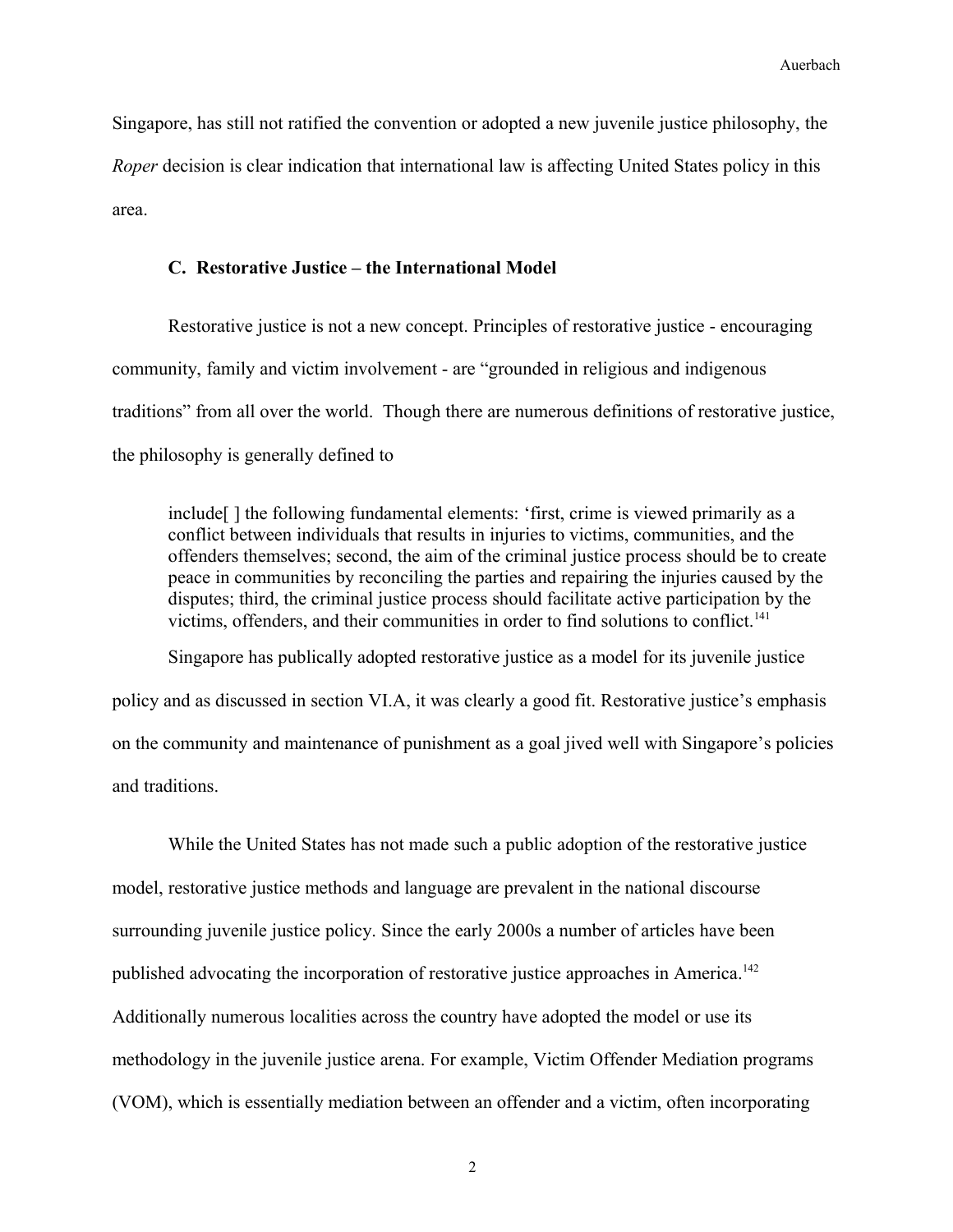other family or community members into the discussion, is used in over half the states in the United States.[143](#page-33-12) Some states, such as Colorado, have proposed legislation "dealing with restorative justice in the juvenile justice system."[144](#page-33-13) Clearly, the restorative justice model as a philosophy for juvenile justice is gaining acceptance in the United States.

While restorative justice is a good fit for countries, like Singapore, that emphasize community welfare, restorative justice, is also a good fit for the United States. In an article advocating "a broader view of 'justice for children'" in the United States the author proposes, "that the hard edges of formal legal process can be softened, through restorative justice, mediation and family conferencing . . . without losing the essential protections of personal liberty."<sup>[145](#page-33-14)</sup> Restorative justice, because of its flexibility and incorporation of multiple and often competing goals, accommodates American idealism, emphasis on the individual, and the welfare of children within the system. The rights, needs, and welfare of the offender continue to have an important role in a restorative justice system helping the model fit with traditional American justice philosophies.

With restorative justice being such a good fit for two countries that operated their respective juvenile justice systems with such opposite goals and traditions, it is easy to see how restorative justice is becoming popular all over the world. Regardless of whether a country's traditional juvenile justice goals emphasized welfare and rehabilitation, like the United States or punishment and deterrence, like Singapore, because restorative justice is so flexible in seeking to incorporate all justice goals, and cultural values, the model is easy adapted into most countries' policies. Additionally, because restorative justice emphasizes juvenile welfare and dignity it fits well with the current trends in international juvenile justice policies and goals to appeal to multiple cultural values. Currently examples of restorative justice systems, policies, and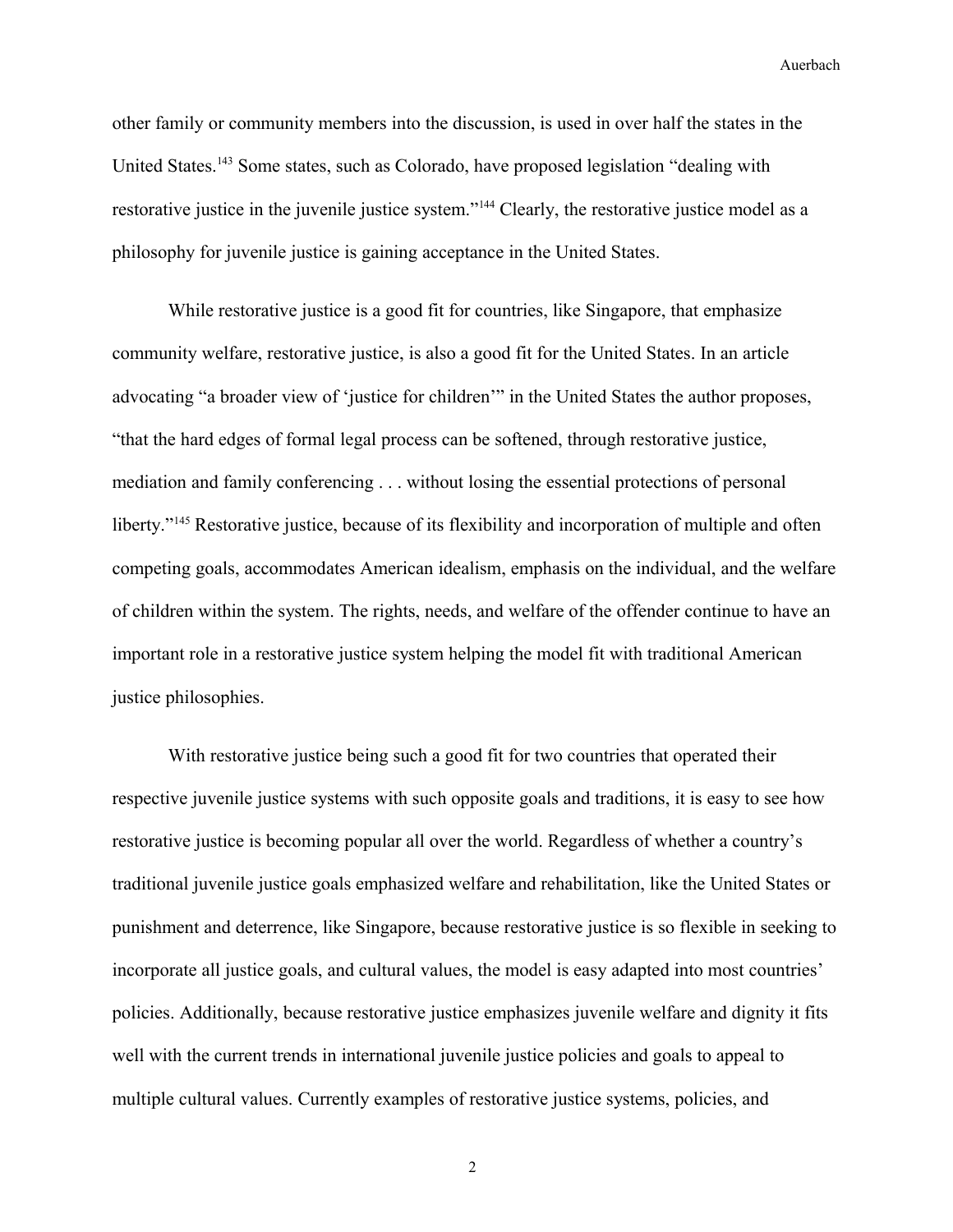programs can be found on every continent proving that the justice model is a "world wide phenomenon."[146](#page-33-15)

## **CONCLUSION**

Singapore and the United States juvenile justice philosophies started at very opposite ends of the philosophical spectrum. Over time, however, both countries' philosophies changed as each respective country's national consensus vacillated between welfare and punishment. The international community faced the same struggle but was eventually able to develop law and policy that emphasized welfare and children's rights while at the same time demonstrated a respect for multicultural traditions and values. With an internationally agreed upon philosophy, the international community has successfully influenced domestic policy. Both Singapore and the United States are examples of this influence and both countries' juvenile justice systems now reflect a wider international philosophy to harmonize competing justice goals.

This broadened philosophy, that Singapore has formally adopted and that is gaining acceptance throughout the United States, is called restorative justice. Restorative justice appeals to countries world-wide because it allows countries to maintain some traditionalism while appeasing the international community. Restorative justice, consequently, is on its way to becoming the world-wide juvenile justice philosophy. However questions still remain. Because restorative justice is relatively new as a formal national policy, it is unclear whether the model will be successful in harmonizing competing justice goals. Additionally, it is still unclear what having an international justice policy exactly means or the extent to which such a policy might influence domestic laws. What is clear, however, is that juvenile justice is one area which the international community has been successful in influencing policy world wide.

<span id="page-29-0"></span><sup>14</sup> *See* Kramer at 364.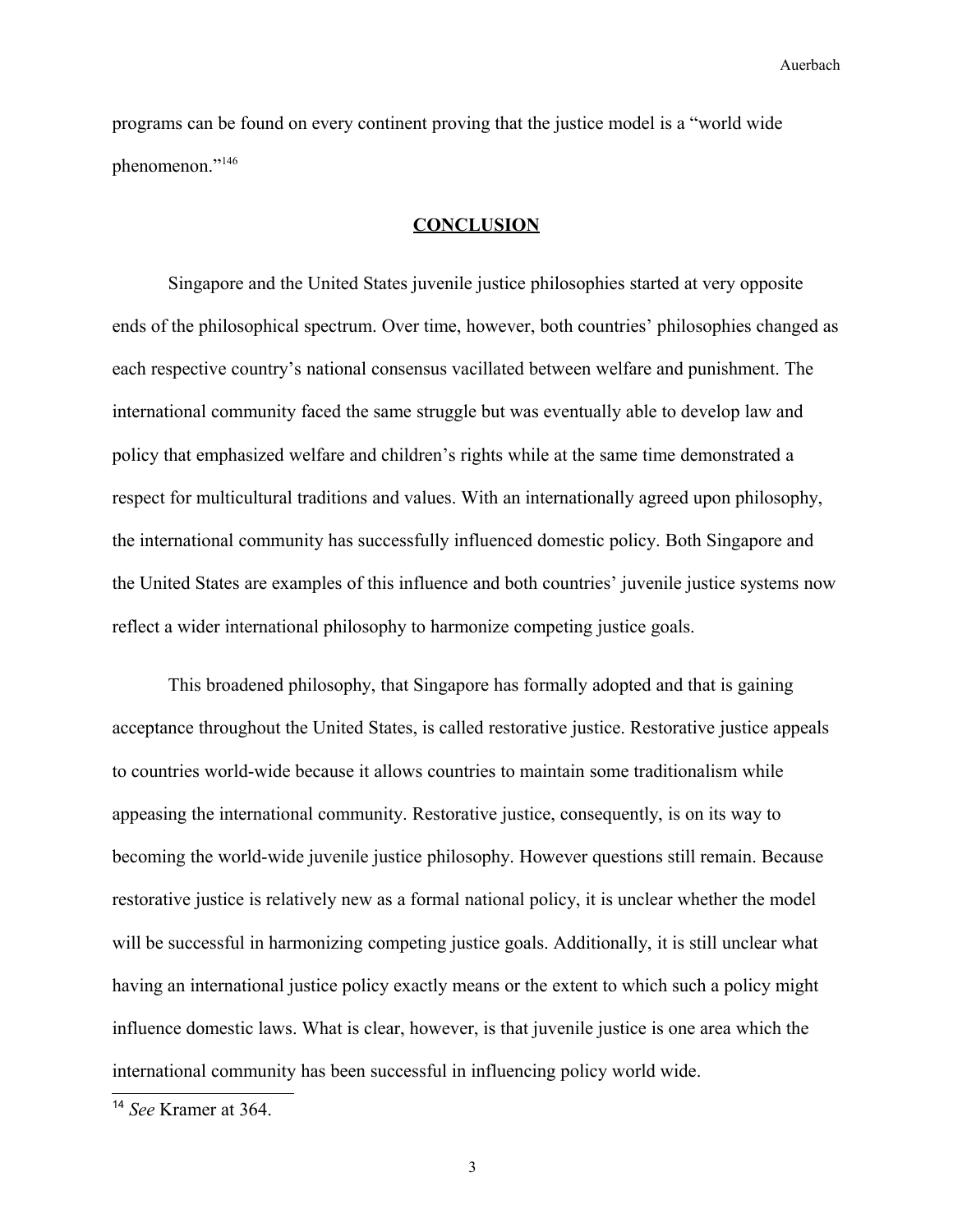<span id="page-30-42"></span><span id="page-30-41"></span><span id="page-30-40"></span><span id="page-30-39"></span><span id="page-30-38"></span><span id="page-30-37"></span><span id="page-30-36"></span><span id="page-30-35"></span><span id="page-30-34"></span><span id="page-30-33"></span><span id="page-30-32"></span><span id="page-30-31"></span><span id="page-30-30"></span><span id="page-30-29"></span><span id="page-30-28"></span><span id="page-30-27"></span><span id="page-30-26"></span><span id="page-30-25"></span><span id="page-30-24"></span><span id="page-30-23"></span><span id="page-30-22"></span><span id="page-30-21"></span><span id="page-30-20"></span><span id="page-30-19"></span><span id="page-30-18"></span><span id="page-30-17"></span><span id="page-30-16"></span><span id="page-30-15"></span><span id="page-30-14"></span><span id="page-30-13"></span><span id="page-30-12"></span><span id="page-30-11"></span><span id="page-30-10"></span><span id="page-30-9"></span><span id="page-30-8"></span><span id="page-30-7"></span><span id="page-30-6"></span><span id="page-30-5"></span><span id="page-30-4"></span><span id="page-30-3"></span><span id="page-30-2"></span><span id="page-30-1"></span><span id="page-30-0"></span> Building Blocks for Youth, *The Juvenile Court: One Hundred Years in the Making*, available at http://www.buildingblocksforyouth.org/juvenile\_court.htm. Kramer at 364. <sup>17</sup> Building Blocks for Youth. *Id. Id. See* Creekmore at 78. *See* Kramer at 367. *McKeiver v. Pennsylvania*, 403 U.S. 528 (1971). 403 U.S. at 551-52 Kramer at 365. *See id. See id. See id. See id. See* Building Blocks of Youth. *See id.* <sup>31</sup> *Id* . (case citations added). Luck at 349. <sup>33</sup> Sheffer at 491. <sup>34</sup> Luck at 349. *See* Stephen A. Campbell, *Alternatives in the Treatment of Juvenile Offenders: Current Options and Trends*, 19 J. Juv. L. 333 (1998); *see also* Sheffer. 18 U.S.C.  $88$  5031-5042. *See* Kramer at 367. *Id.* at 370; *see* 18 U.S.C. § 5031. *See id.* Kramer at 369 *See id. See id. Id.* at 374; *see* 18 U.S.C. § 5032. *See* Kramer at 373. *See id.*   $^{46}$  *Id. Id.* at 374; *see* 18 U.S.C. § 5032. *See* 18 U.S.C. § 5032. *Id.* Kramer at 375. Waleed Haider Malik, Judiciary-Led Reforms in Singapore: Framework, Stratgies, and Lessons 5 (The International Bank for Reconstruction and Development/The World Bank 2007). *See id. See id.* at 6. *See id. Id. See id. See id.* at 11-12.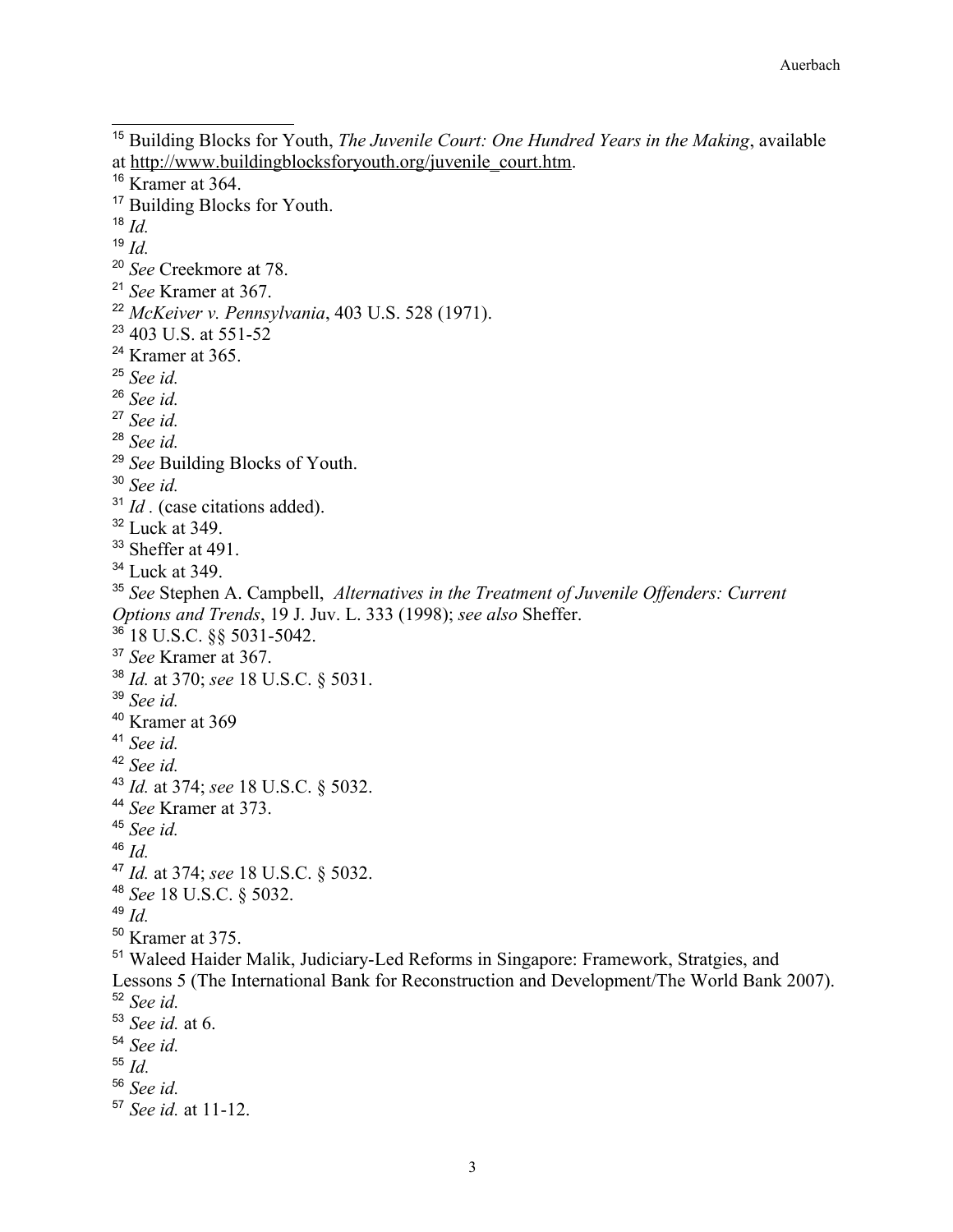<span id="page-31-5"></span>*See* Luck at 350

<span id="page-31-6"></span>*Id.*at 350 n. 22

<span id="page-31-7"></span>*See Id.*

<span id="page-31-8"></span> *See* The Subordinate Courts of Singapore – Philosophy, *available at* [http://app.subcourts.gov.sg/juvenile/page.aspx?pageid=3854.](http://app.subcourts.gov.sg/juvenile/page.aspx?pageid=3854)

```
<sup>67</sup> Report of States parties to the Convention on the Rights of the Child, ¶ 46, submitted to the
Committee on the Rights of the Child (Mar. 17, 2003), available at
```
[http://www.hri.ca/fortherecord2003/documentation/tbodies/crc-c-51-add8.htm.](http://www.hri.ca/fortherecord2003/documentation/tbodies/crc-c-51-add8.htm)

<span id="page-31-10"></span>*Id.* at 350-51.

<span id="page-31-11"></span>*Id. at 351 n.24*

<span id="page-31-12"></span>*Id.*

<span id="page-31-13"></span> Chomil Kamal, *Directions of Juvenile Justice Reforms in Singapore*, Resource Material Series No. 59 118<sup>th</sup> International Training Course Visiting Expert's Papers, 113, 113.

<span id="page-31-14"></span>The Subordinate Courts of Singapore – Philosophy.

```
73 Prison Fellowship International, Restorative Justice Online, available at
http://www.restorativejustice.org/intro/tutorial/definition.
```
<span id="page-31-16"></span>Luck at 345.

<span id="page-31-17"></span>Singapore's Initial Report at ¶ 473.

<span id="page-31-18"></span>*Id.* at ¶ 487

<span id="page-31-19"></span>*Id.* at ¶ 94

<span id="page-31-20"></span>*See id.* at ¶ 476.

<span id="page-31-21"></span>Bahrampour at 1079.

<span id="page-31-22"></span>Singapore's Initial Report at ¶ 477.

```
81 Id. at ¶ 96.
```
<span id="page-31-24"></span>*Id.* at ¶ 475.

<span id="page-31-25"></span>*Id.* at ¶ 477.

```
84 Id. at ¶ 479.
```
<span id="page-31-27"></span>*Id.* 

<span id="page-31-28"></span>*Id.* at ¶ 480.

<span id="page-31-29"></span>*Id.* at ¶ 475.

<span id="page-31-30"></span>*Id.* at ¶ 92.

<span id="page-31-31"></span>*Id.* at ¶ 82.

<span id="page-31-32"></span>*Id.* at ¶ 81-82.

<span id="page-31-34"></span>*Id.*

<span id="page-31-35"></span>*Id.* § 33.

<span id="page-31-36"></span>*Id.*

<span id="page-31-0"></span><sup>&</sup>lt;sup>58</sup> Foreign Law Guide, Singapore, Legislation and the Judicial System (accessed through Washington College of Law - Pence Law Library - Information Resources, A-Z) *Id.*

<span id="page-31-2"></span><span id="page-31-1"></span> Firouzeh Bahrampour, *The Caning of Michael Fay: Can Singapore's Punishment Withstand the Scrutiny of International Law*, 10 Am. U. J. Int'l L. & Pol'y 1075, 1077-80 (1995). *Id.* at 1078-79.

<span id="page-31-4"></span><span id="page-31-3"></span> *See generally* Paula C. Littlewood, *Domestic Child Abuse Under the u.N. Convention on the Rights of the Child: Implictions for Children's Rights in Four Asian Countries*, 6 Pac. Rim L. & pol'y J. 411, 437 (1997).

<span id="page-31-33"></span><sup>&</sup>lt;sup>91</sup> Singapore Children and Young Personss Act 2001 Ed (Cap 38)  $\S$  41.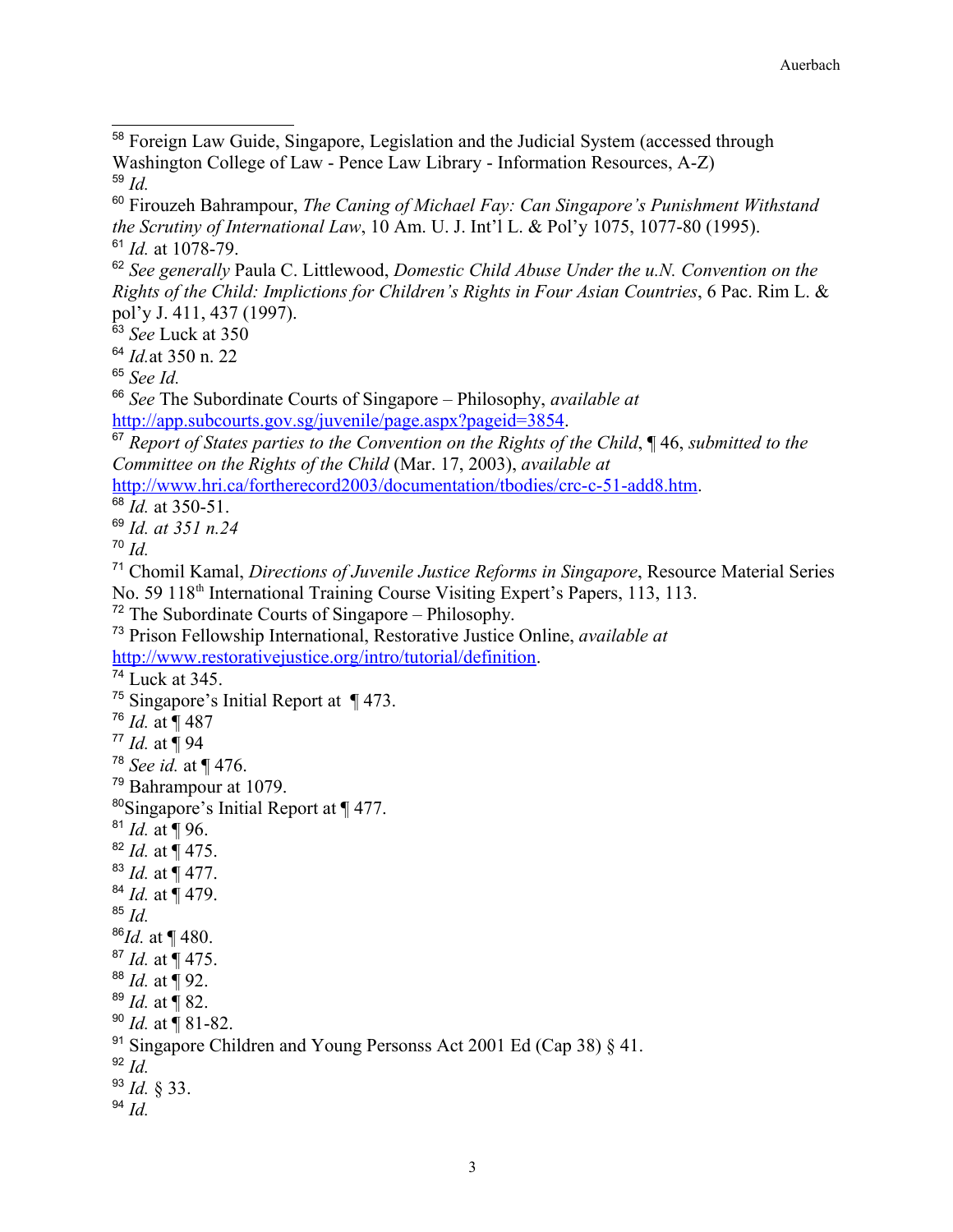<span id="page-32-0"></span> $\frac{1}{95}$  Singapore's Initial Report at  $\P$  217.

<span id="page-32-3"></span> Alejandro Reyes, *Rough Justice: A Caning in Singapore Stirs Up a Fierce Debate About Crime and punishment*, Asiaweek, May 25 1994, *available at* [http://www.corpun.com/awfay9405.htm.](http://www.corpun.com/awfay9405.htm)

<span id="page-32-4"></span><sup>99</sup> Luck at 373.

<span id="page-32-5"></span>Singapore's initial Report at ¶ 473.

<span id="page-32-6"></span>*Id.* at 474.

<span id="page-32-7"></span>Black's Law Dictionary (8th ed. 2004), in loco parentis.

<span id="page-32-8"></span>Poh-Ling Tan ed., Asian Legal Systems 8.8.3 (Butterworths 1997).

<span id="page-32-9"></span>Luck at  $346$ .

<span id="page-32-10"></span> United Nations Convention on the rights of the Child, Preamble, Nov. 20, 1989, *available at* [http://www.unhchr.ch/html/menu3/b/k2crc.htm.](http://www.unhchr.ch/html/menu3/b/k2crc.htm)

<span id="page-32-11"></span> Stephanie J. Millet, *The Age of Criminal Responsibility in an Era of Violence: Has Great Britian Set a New International Standard?*, 28 Vand. J. transnat'l L. 295, 334 (1995).

<span id="page-32-12"></span>*See id.* at 334-35.

<span id="page-32-13"></span>*Id.* at 335.

<span id="page-32-14"></span>*See id.* at 336.

<span id="page-32-15"></span><sup>110</sup> United Nations Standard Minimum Rules for the Administration of Juvenile Justice (Beijing Rules), Nov. 29, 1985, *available at* [http://www.un.org/documents/ga/res/40/a40r033.htm.](http://www.un.org/documents/ga/res/40/a40r033.htm)

<span id="page-32-16"></span><sup>111</sup> Millet at 336.

<span id="page-32-17"></span>*See* Beijing Rules; Millet at 337-38.

<span id="page-32-18"></span>Convention on the Rights of the Child, Pt. I, art. 1, art. 3.

<span id="page-32-19"></span> Nancy E. Walker, Catherine M. Brooks, Lawrence S. Wrightsman, Children's Rights in the United States: In Search of a National Policy 28 (Sage Publications 1999).

<span id="page-32-20"></span>*Id.*

<span id="page-32-21"></span>*Id.* at 30.

<span id="page-32-22"></span>*See id.*

<span id="page-32-23"></span>Convention on the Rights of the Child, Pt. 1, art. 37.

<span id="page-32-24"></span>Singapore's Initial Report at ¶ 1.

<span id="page-32-25"></span><sup>120</sup> Convention on the Rights of the Child, Reservations and Declarations, *available at* <http://www2.ohchr.org/english/law/crc-reserve.htm>(scroll down to 'Singapore'). *Id.*

<span id="page-32-27"></span><span id="page-32-26"></span>The other country that has not ratified the convention is Somalia. *See* Walker at 34.

<span id="page-32-28"></span> *See* Reyes, *Rough Justice: A Caning in Singapore Stirs Up a Fierce Debate About Crime and punishment*, Asiaweek, May 25 1994.

<span id="page-32-29"></span> *See* Paulo Sergio Pinheiro, *Ending Legalised Violence Against Children, Progress Report to the General Assembly* (2007) *available at* [http://www.crin.org/docs/GI\\_report\\_07.pdf.](http://www.crin.org/docs/GI_report_07.pdf)

<span id="page-32-30"></span> *See* Reyes, *Rough Justice: A Caning in Singapore Stirs Up a Fierce Debate About Crime and punishment*, Asiaweek, May 25 1994.

<span id="page-32-31"></span>*See id.*

<span id="page-32-32"></span>*See id.*

<span id="page-32-33"></span>Kamal at 114.

<span id="page-32-34"></span>543 U.S. 551 (2005).

<span id="page-32-35"></span>*See Roper*, 543 U.S. at 557.

<span id="page-32-1"></span>*Id.* at ¶ 488.

<span id="page-32-2"></span>*Id.* at ¶ 500.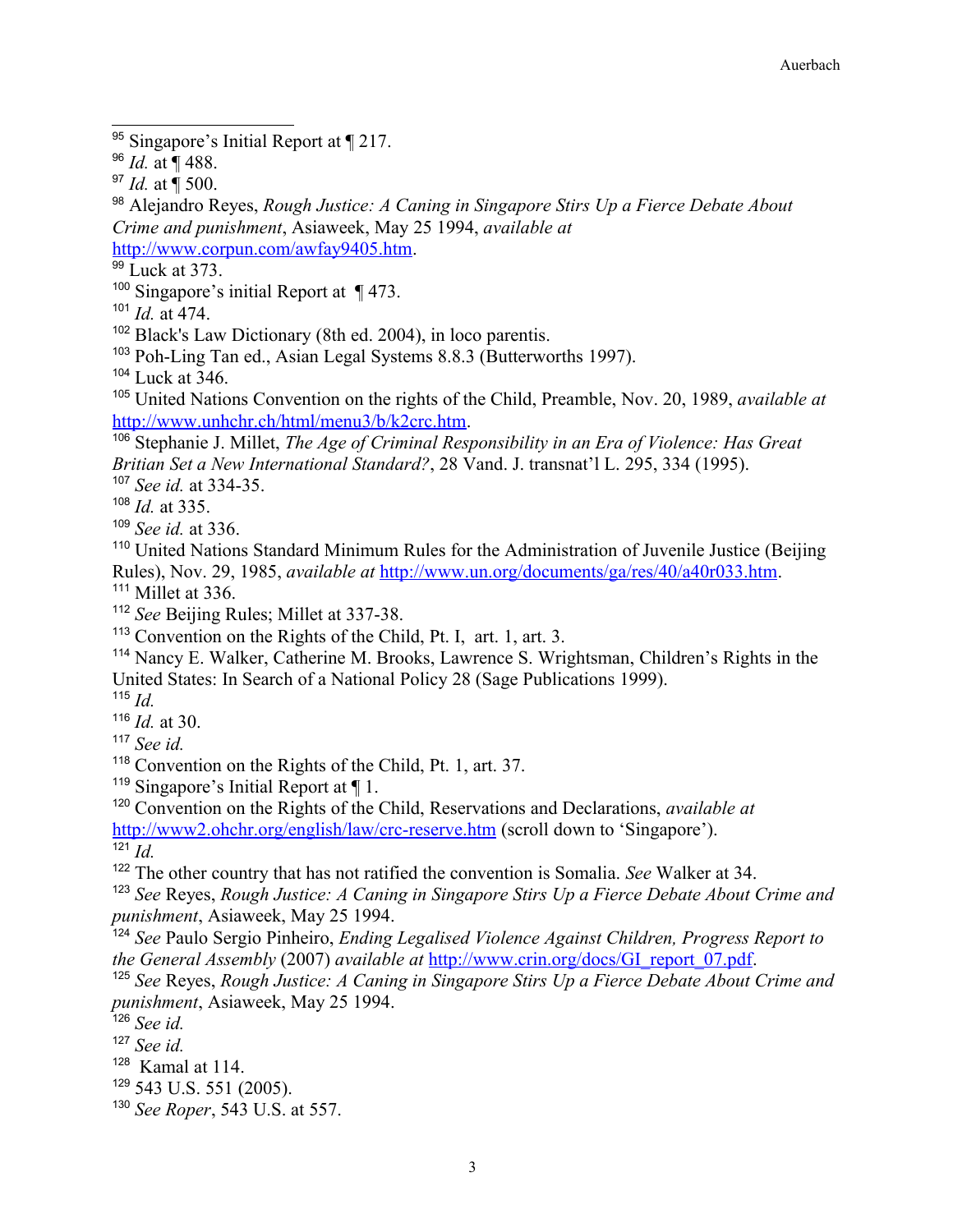- <span id="page-33-0"></span>*See id.*
- <span id="page-33-1"></span>*See id.* at 560.
- <span id="page-33-2"></span>*See id.* at 569.
- <span id="page-33-3"></span>*See id.* at 572-73.
- <span id="page-33-4"></span>*See id.* at 564, 575.
- <span id="page-33-5"></span>*Id.* at 578.
- <span id="page-33-6"></span>*See id.* at 576.
- <span id="page-33-7"></span>*See id.* at 577.
- <span id="page-33-8"></span>*Id.*

<span id="page-33-9"></span>*Id.* at 578.

<span id="page-33-10"></span> Prison Fellowship International, Restorative Justice Online, *available at* [http://www.restorativejustice.org/intro/tutorial/definition.](http://www.restorativejustice.org/intro/tutorial/definition)

<span id="page-33-11"></span> *See e.g.* Donald N. Duquette, *Children's Justice: A View from Ameruca*, in Youth Justice and Child Protection 232 (Malcolm Hill, Andrew Lockyer and Fred Stone eds. 2007); Nancy Lucas, *Restitution, Rehabilitation, Prevention, and Transformation: Victim Offender Mediation for First-Time Non-Violent Youthful Offenders*, 29 Hofstra L. Rev. 1365(2001).

<span id="page-33-12"></span> *See* Victim Offender Mediation Association, *Restorative Justice FAQ*, *available at* [http://www.voma.org/rjfaq.shtml.](http://www.voma.org/rjfaq.shtml)

<span id="page-33-13"></span> Prison Fellowship International, Restorative Justice Online, *available at* [http://www.restorativejustice.org/resources/policy/legislation/index\\_html/usa.](http://www.restorativejustice.org/resources/policy/legislation/index_html/usa) <sup>145</sup> Duquette at 233.

<span id="page-33-15"></span><span id="page-33-14"></span> Prison Fellowship International, Restorative Justice Online, *available at* [http://www.restorativejustice.org/resources/world/.](http://www.restorativejustice.org/resources/world/)